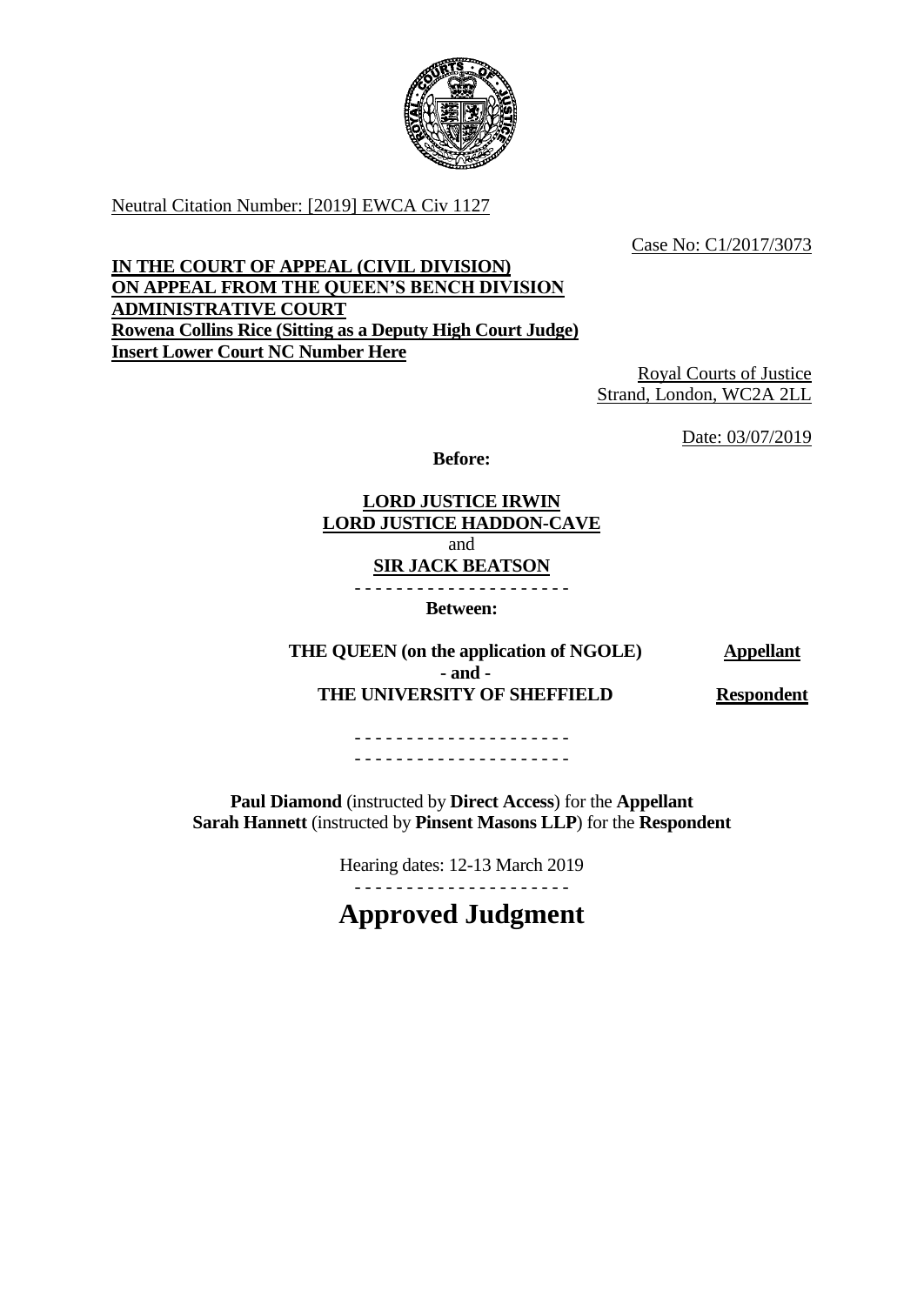### **Introduction**

- 1. This case concerns the expression of religious views, on a public social media platform, disapproving of homosexual acts, by a student, enrolled on a two-year MA Social Work course at the University of Sheffield ("the University").
- 2. The social work profession is regulated by the Health and Care Professions Council ("HCPC"), a statutory body established by the Health and Social Work Professions Order 2001 SI 2002 No. 254 ("HSWPO") to regulate a range of professional services provided in the health and social work sectors. The regulatory framework extends to students like the Appellant, who are on accredited courses which are not purely academic courses but ones which, on successful completion, lead to registration and professional practice as social workers. The HCPC's Code of Conduct applies to practitioners, providers of accredited courses and students, and includes guidance as to the use of social media. The regulatory framework is set out in detail below.
- 3. Upon being notified of the postings upon social media, the University, the Appellant's course provider, embarked upon disciplinary proceedings and took the decision to remove the Appellant from his course, on fitness to practise grounds. The Appellant sought judicial review of this decision on the basis that (i) it was an unlawful interference with his rights under Articles 9 and 10 of the European Convention on Human Rights ("ECHR"), as given effect by the Human Rights Act 1998, and (ii) the decision was arbitrary and unfair. Ms Rowena Collins Rice, sitting as Deputy High Court Judge, promulgated a judgment on 27 October 2017, which dismissed the Appellant's judicial review challenge. The Appellant appeals her decision.
- 4. This is the judgment of the Court, to which we have all contributed.

#### **Summary of conclusion**s

- 5. We disagree with the judge's decision and allow the appeal. The University's disciplinary proceedings were flawed in a number of respects:
	- (1) The University adopted a position from the outset of the disciplinary proceedings which was untenable: namely, that any expression of disapproval of same-sex relations (however mildly expressed) on a public social media or other platform which could be traced back to the person making it, was a breach of the professional guidelines. The University's stance was not, however, in accordance with the relevant HCPC professional code and guidelines.
	- (2) The HCPC professional code and guidelines did not prohibit the use of social media to share personal views and opinions, but simply said that the University might have to take action "if the comments posted were offensive, for example if they were racist or sexually explicit".
	- (3) The Appellant immediately reacted (to what he saw as an unwarranted blanket ban by the University on him expressing his religious views in any public forum) by himself adopting a position which was equally untenable: namely, that the University had no business in interfering with his freedom of expression and it was his right to express his religious views and he would continue to do so just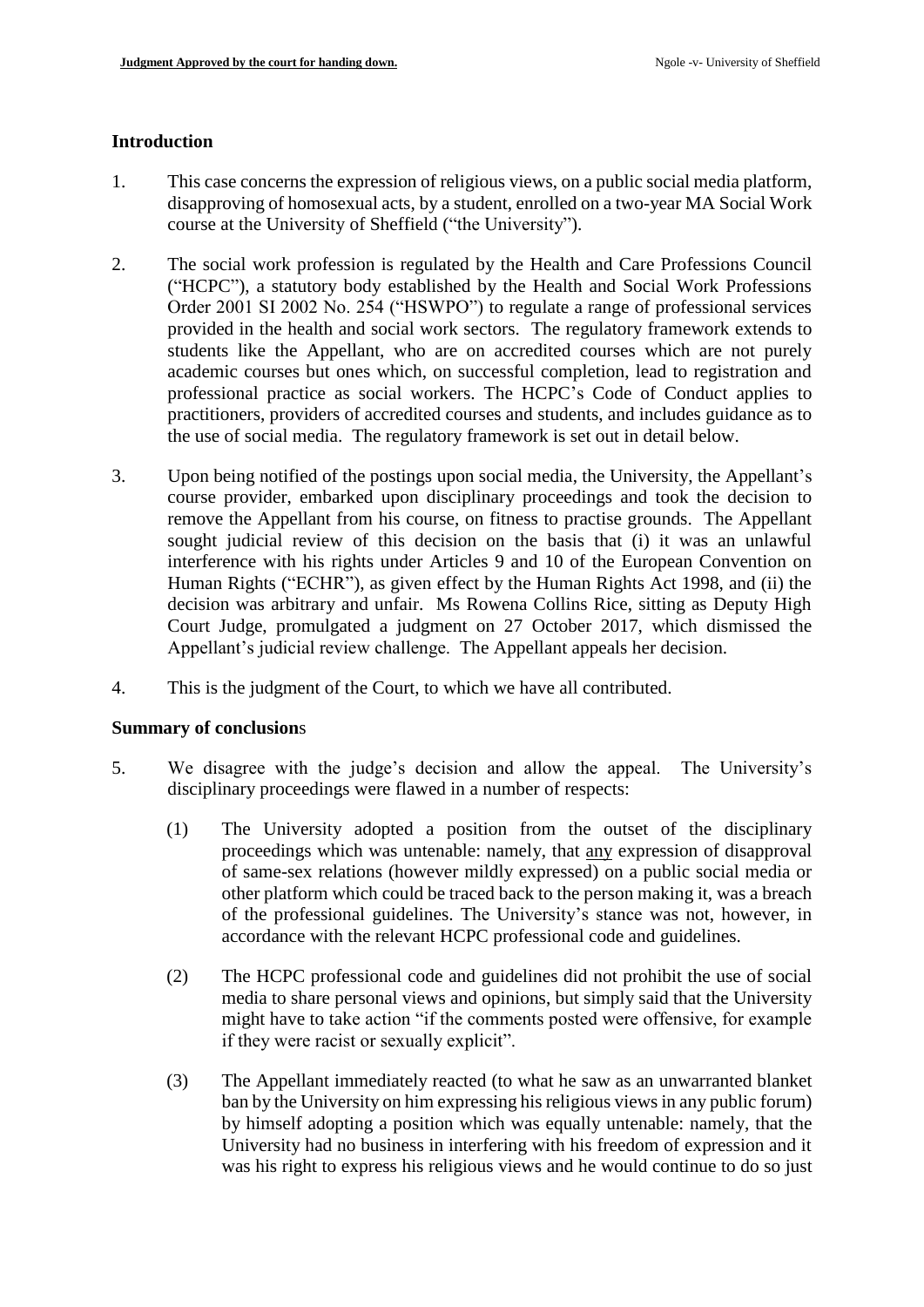as before, whatever the disciplinary consequences. The Appellant's reaction, whilst perhaps understandable, was also not in accordance with the relevant HCPC professional code and guidelines.

- (4) The right to freedom of expression is not an unqualified right: professional bodies and organisations are entitled to place reasonable and proportionate restrictions on those subject to their professional codes; and, just because a belief is said to be a religious belief, does not give a person subject to professional regulation the right to express such beliefs in any way he or she sees fit.
- (5) It will be apparent, therefore, that both sides adopted extreme and polarised positions from the outset, which meant that the disciplinary proceedings got off on the wrong track.
- (6) At no stage, did the University make it clear to the Appellant that it was the manner and language in which he had expressed his views that was the real problem, and in particular that his use of Biblical terms such as 'wicked' and 'abomination' was liable to be understood by many users of social services as extreme and offensive. Further, at no stage did the University discuss or give the Appellant any guidance as to how he might more appropriately express his religious views in a public forum, or make it clear that his theological views about homosexuality were no bar to his practising as a social worker, provided those views did not affect his work or mean he would or could discriminate.
- (7) The University quickly formed the view that the Appellant had become "extremely entrenched" and that he lacked "insight" into the effect that his actions in posting his views on social media would have. This led the University rapidly to conclude that a mere warning was insufficient and that the Appellant's fitness to practice was irredeemably impaired and, therefore, only the extreme sanction of suspension from his course was appropriate.
- (8) The University failed to appreciate two matters. First, failing to appreciate that the Appellant's apparent intransigence was an understandable reaction by a student to being told something that he found incomprehensible, namely that he could never express his deeply held religious views in any manner on any public forum. Second, failing to appreciate that a blanket ban on the expression of views was not in accordance with the relevant HCPC professional code or guidance. In these senses, it was the University and its processes which could be said to lack insight.
- (9) It was, in fact, the University itself which became entrenched. First, by failing even to explore the possibility of finding middle ground, despite this being suggested by Pastor Omooba, who accompanied the Appellant at the disciplinary proceedings. Second, by unfairly putting the onus entirely upon the Appellant to demonstrate that he did have "insight" and could mend his ways.
- (10) The University wrongly confused the expression of religious views with the notion of discrimination. The mere expression of views on theological grounds (*e.g.* that 'homosexuality is a sin') does not necessarily connote that the person expressing such views will discriminate on such grounds. In the present case,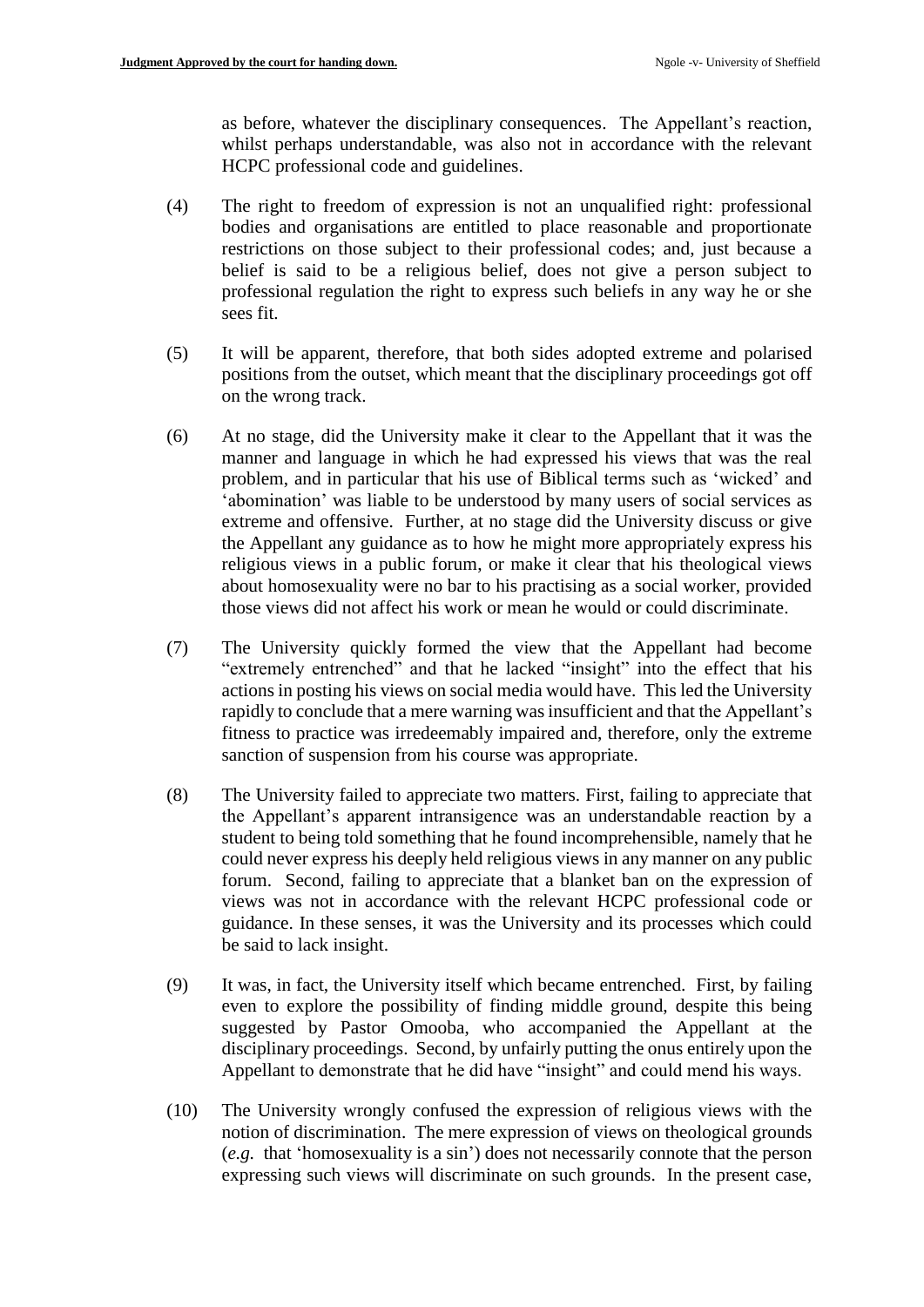there was positive evidence to suggest that the Appellant had never discriminated on such grounds in the past and was not likely to do so in the future (because, as he explained, the Bible prohibited him from discriminating against anybody).

- (11) The University gave different and confusing reasons for suspending the Appellant. Initially, it was said (by the Fitness to Practice Committee) that he lacked "insight" into how his NBC postings might affect his ability to carry out "his role as a social worker"; and subsequently it was said (by the Appeals Committee) that he lacked "insight" into how his NBC postings "may negatively affect the public's view of the social work profession". Further, at no stage during the process or the hearings did the University properly put either concern as to perception to the Appellant during the hearings.
- (12) The University's approach to sanction was, in any event, disproportionate: instead of exploring and imposing a lesser penalty, such as a warning, the University imposed the extreme penalty of dismissing the Appellant from his course, which was inappropriate in all the circumstances.
- 6. For the reasons given in para 5 the disciplinary proceedings were flawed and unfair to the Appellant.

# **The Facts**

- 7. The Appellant is a devout Christian for whom the Bible is the authoritative word of God. On 22 September 2014, he enrolled as a mature student on the MA Social Work course at the University. As explained above, successful completion of this course would have led to registration and practice as a qualified social worker. As part of his course, the Appellant had already completed one practice placement, which brought him into direct contact with service users. He was due to undertake his second placement in the second year of the course.
- 8. Upon enrolment on the course in September 2014, the Appellant signed a 20-point Student Entry Agreement confirming that he had accessed and read the HCPC's student guidance on standards of conduct and ethics; would strive to conform to the HCPC's expectations as set out there; at all times ensure that his behaviour does not compromise the public trust in the profession or in the University of Sheffield; not allow his views about a person's lifestyle, culture, beliefs, race, ethnicity, colour, gender, sexuality, age, social status or perceived economic status to prejudice his interaction with service users, university and practice teaching staff or colleagues; and that his conduct will reflect the standards expected of him, both as a student of the University of Sheffield and a prospective member of the social work profession. By signing the agreement, the Claimant also agreed:
	- "14. My conduct will reflect the standards expected of me, both as a student at the University of Sheffield and a prospective member of the social work profession and I will be mindful of the fact that my conduct outside the programme of study may compromise my entitlement to complete the programme or to register with the HCPC."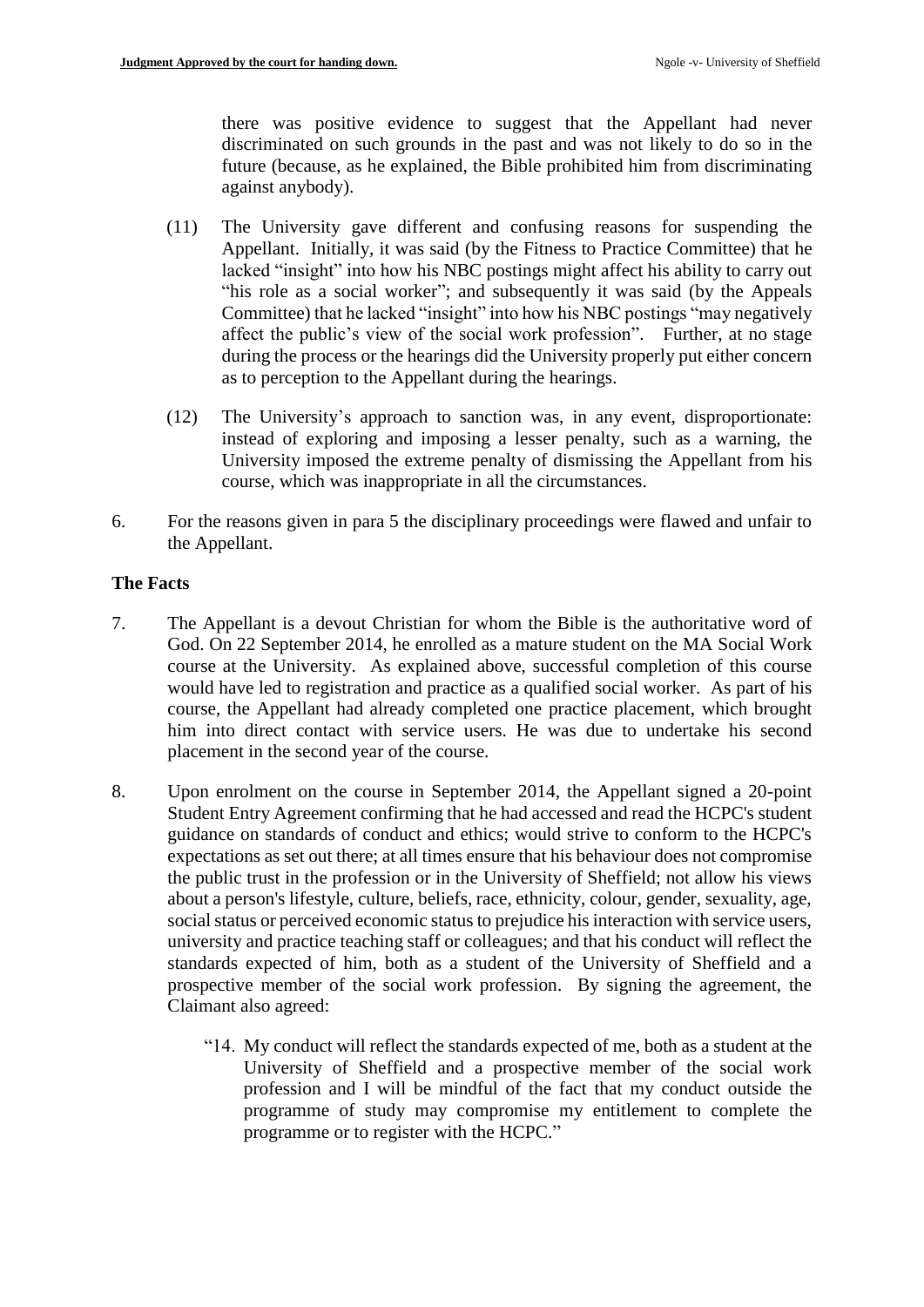9. It is not in dispute that the Appellant had ready access to all of the relevant HCPC and University guidance material relating to his course, to professional standards, and to fitness to practise (as to which see further below).

### *The Appellant's NBC postings*

- 10. In September 2015, the Appellant posted a series of comments on his Facebook account about a prominent news story on MSNBC, an American news website. The story related to the imprisonment of an American registrar, Kim Davis, for contempt of the order of a US Federal District Court which resulted from her refusal to issue marriage licences to same-sex couples because of her Christian religious beliefs about same-sex marriage. The Appellant contributed around twenty posts to the MSNBC Facebook website ("the NBC postings") in response to comments by others. The Appellant's comments included statements and observations expressing views on same sex marriage and homosexuality:
	- "… [S]ame sex marriage is a sin whether we accept it or not"
	- "…Homosexuality is a sin, no matter how you want to dress it up"
	- "…[Homosexuality] is a wicked act and God hates the act"
	- "…God hates sin and not man"

"…[O]ne day God will do away with all diseases and all suffering. He will also get rid of the devil who is the author of all wickedness. That day will surely come. But remember that He will also Judge all those who indulged in all forms of wicked acts such as homosexuality".

11. He also included a number of Biblical quotations, some of which contained strong language:

> "…If a man lies with a male as with a woman both of them have committed an abomination. Leviticus 18:22"

> "…Just as Sodom and Gomorrah and the surrounding cities which likewise indulged in sexual immorality and p[u]rsued sexual desire, serve as an example by undergoing a punishment of eternal fire. Jude 1."

> "…For this reason God gave them to dishonourable passions. For their women exchanged natural relations for those that are contrary to nature; and the men likewise gave up natural relations with women and were consumed with passion for one another; men committing shameless acts with men and receiving in themselves the due penalty for their error: Romans 1:26-28."

12. The NBC posts were brought anonymously to the attention of the University by another student. The Department of Sociological studies initiated an investigation. It is necessary to set out the various stages of the disciplinary proceedings in some detail.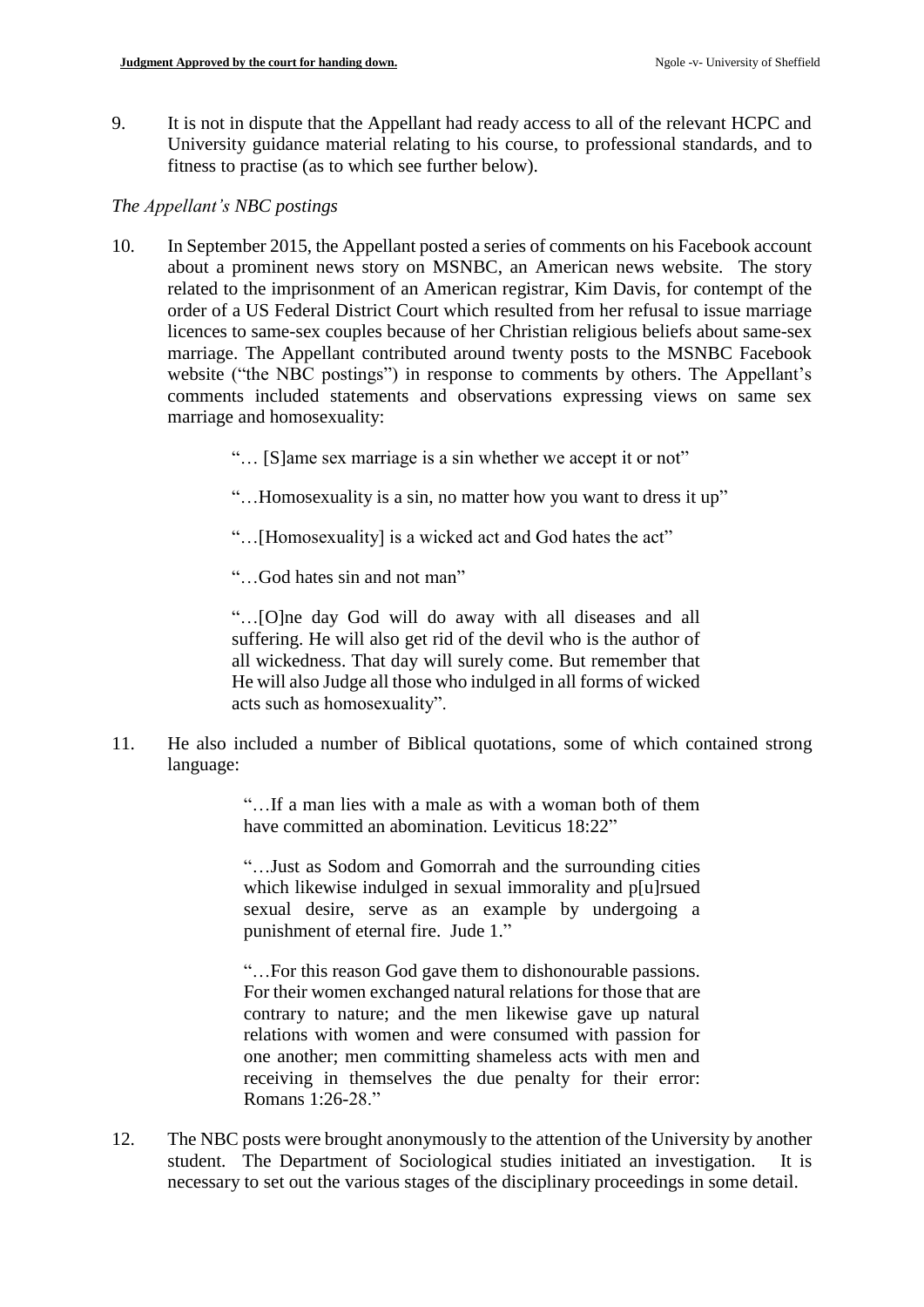#### *Initial interview on 11 November 2015*

- 13. On 11 November 2015, the University held an interview with the Appellant. He was accompanied by a friend. The interview was conducted by David Bosworth (Chair Investigator) and Jane Laing (Investigator). There was a note taker, Kerry Milner.
- 14. Ms Laing advised the Appellant that she had been contacted by "a third party" regarding the NBC postings allegedly made by the Appellant. She explained that they were easily searchable on Google. The Appellant admitted that he made the posts, sought to explain their religious and theological meaning and said that he never discriminated against anybody. He said that his placement reports demonstrated that he was supportive and non-discriminatory when working with people in same sex relationships. He said if he couldn't conform to the University regulations he would rather be kicked out than not follow the Bible. He said if he was asked his views, he would have to tell people his opinion and the Bible says homosexuality is a sin.
- 15. Mr Bosworth said:

"The issue is working in a Professional Practice. There may be a family who are gay and see your social media posting, they could be problematic for you. I am not saying not to hold your beliefs, but this is about regulations to behave in a certain way. The comments are incongruous with values of the Social Work profession. This is about personal conduct. I appreciate you are a devout Christian. Professional conduct on social media website[s] is a different situation."

16. When the Appellant said he would never shift from his Christian values, Mr Bosworth replied:

> "I'm not asking for this to happen. But according to the comments that you have made you are in breach of the HCPC regulations as they pertain to social media and the HCPC code of conduct as they pertain to professional and personal conduct. HCPC through The University mean that this has to be looked into formally, to ascertain whether or not there has been a breach of regulations."

17. Later in the interview, when the Appellant re-iterated that he would never discriminate, Mr Bosworth said:

> "We have to look at the conduct guidance within the HCPC. You have not tried to hide anything and thank you for your honesty and integrity. I don't think you would behave in a discriminatory way, however, you could inadvertently discriminate. The person on the receiving end of your comments could be discriminated [sic]. This is very complicated. I wish to give you every opportunity to stay on this course. I need to think about this and speak to [Jane Laing], to seek higher authority on the matter."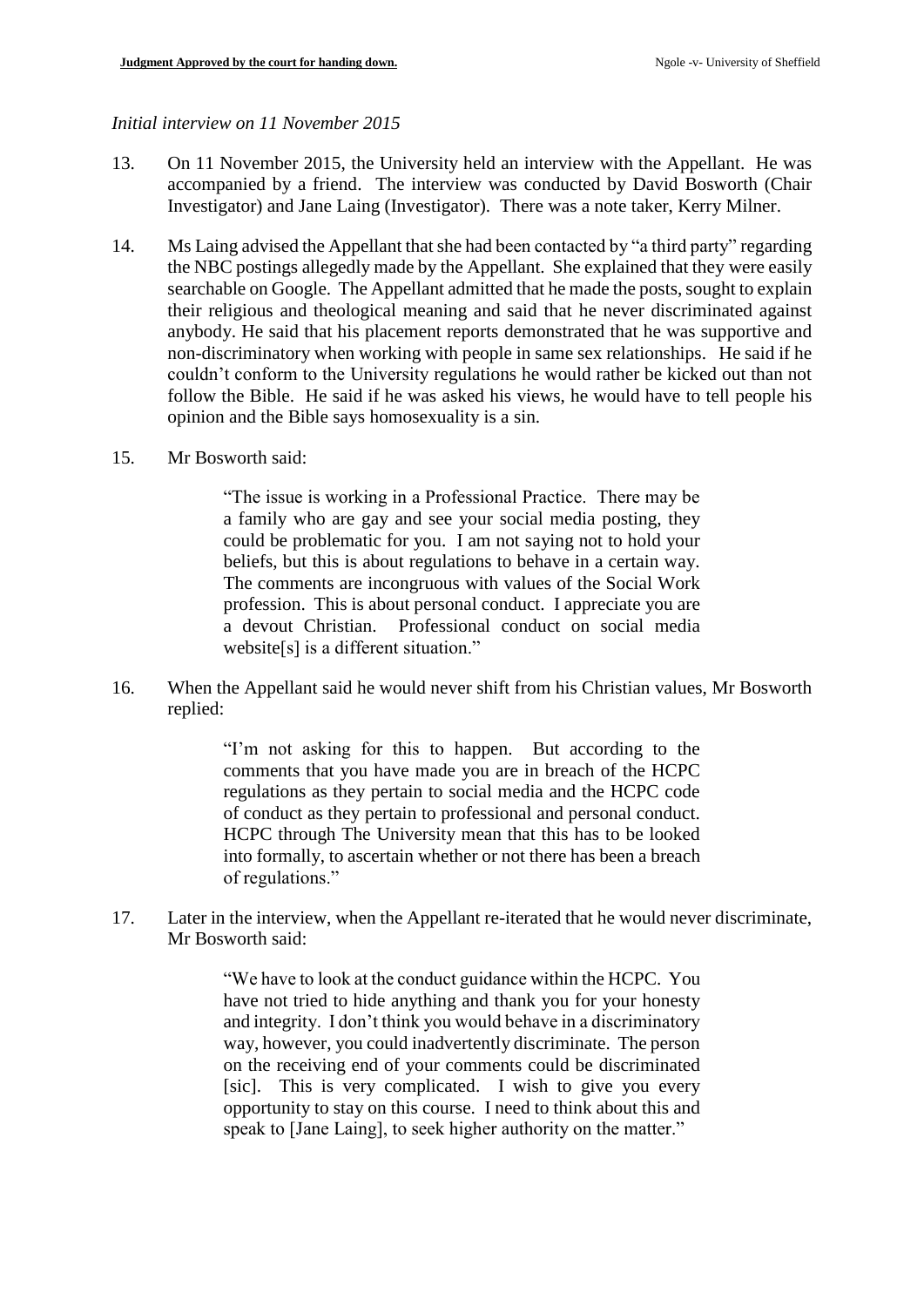18. A "Departmental Form for Recording Fitness to Practise Case" was drawn up which stated as follows:

| Details of concerns              | Social media postings that indicate views of a          |
|----------------------------------|---------------------------------------------------------|
| (eg placement/social media/      | discriminatory nature. These views are in breach of the |
| pattern of lack of professional  | <b>HCPC</b> Code of Conduct and the HCPC regulations as |
| behaviour/health condition etc.) | they apply to social media                              |
|                                  |                                                         |

(The notes to the form stated that it should be placed in a prominent position in in the student's file and that it could be used as "…as the starting point for an initial meeting with a student where there are concerns about Fitness to Practice".)

#### *Referral to the FTP Committee*

- 19. On 10 December 2015, the Faculty Support Manager of the Taught Programmes Office of the University wrote to the Appellant informing him that the Head of the Department of Sociological Studies had reported "areas of concern" under the Fitness to Practice Regulations ("FTP Regulations") and his case had been referred to the Fitness to Practise Committee ("FTP Committee") which would hold a meeting to consider the concerns raised which he had a right to attend and present written or verbal evidence.
- 20. The Appellant replied by email on 15 December in forthright terms. It is helpful in understanding his approach to quote his response to the concerns, as follows:

"Unfortunately I respectfully decline to attend the meeting. I would, however, appreciate if you could consider the following during the meeting:

1. That I was invited on the Facebook page to share my views on what the Bible says about homosexuality.

2. That every single word I used was from the Bible and 'not just my views' on the issue as it had been suggested.

3. That when called upon to give my views on an issue, I should be truthful at all times especially as a student social worker. It would be unethical to do otherwise.

4. That I never advocated any hate directly or indirectly towards people who are in same sex relationships. The Bible doesn't allow me to do so.

5. I never stated that people in same sex relationships should be treated differently or that they should be treated different from anyone else. The Bible never allows me to do so.

6. The only assumption made by the chair and investigating officer is that people from same sex relationship will not feel comfortable to approach me because of my views on homosexuality. However, I merely stated what the Bible says in the topic after I was asked to do so.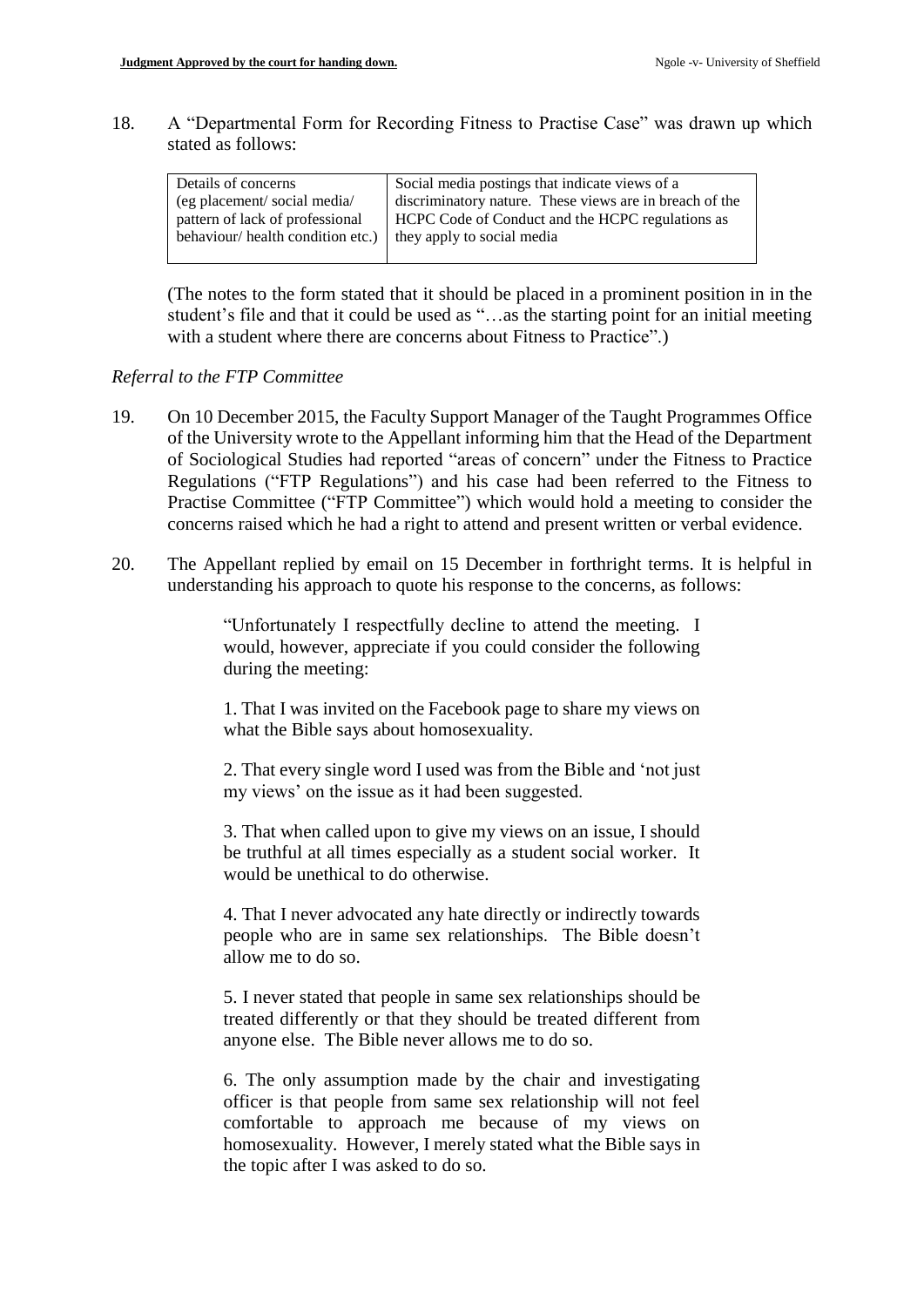7. It was decided during the meeting that the third evidence [regarding a separate discussion on topics other than homosexuality] sent to me be ignored. I haven't received an apology for the stress I was put under. I believe this is grossly unfair. To me it highlights the issue of power and how those who are less powerful are treated in our profession and society.

8. The meeting should consider my rights as a Christian, especially my rights to be able to share my Christian views when called upon to do so, without any fear of recrimination or reprisals.

9. Also consider the impact your decision will have on religious freedom.

10. The fact that the only person who was offended about my response is a student social worker who was my friend on Facebook.

11. I currently work with young people who have family members in same sex relationships. I have always been very supportive towards them at all times. Although this also includes truthfully representing the views of God whenever I am called upon to do so.

I thank you for your time and I strongly believe that God will be glorified in any decision you take on the day of the hearing. I know He will be always be my advocate in this matter."

21. On 21 December 2016, the Appellant was informed of the proposed membership of the FTP Committee panel that would hear his case, namely, Chair, Professor Jackie Marsh (Faculty Director of Learning and Teaching, School of Education), Dr Angela Fairclough (School of Clinical Dentistry), and Ms B Murphy (Department of Sociological Studies). The Appellant objected to Ms B Murphy on the basis that she was his dissertation supervisor and he was concerned as to the "impact the hearing will have on her judgement when marking my work". The University accepted his objection and Ms Murphy was replaced by Professor Kate Morris (Department of Sociological Studies). The Appellant subsequently also expressed concern that Professor J Marsh remained in the chair but this objection was not upheld.

### *FTP Committee hearing on 26 January 2016*

- 22. The FTP Committee conducted a hearing on 26 January 2016. Present were Professor Marsh (as Chair), Dr Fairclough, and Professor Morris, Mr Bosworth (as Departmental Representative) and two members of the Secretariat of the Faculty FTP Committee, Mrs Marie Boam and Miss Karen Shippam. The Appellant attended and was accompanied by an advisor and friend, Pastor Ade Omooba, a director at the National Church Leaders Forum, Connections Trust and Christian Concern.
- 23. Surprisingly and regrettably, there is no contemporaneous note of the hearing available. The only record appears to be a formal minute prepared by Mrs Boam comprising a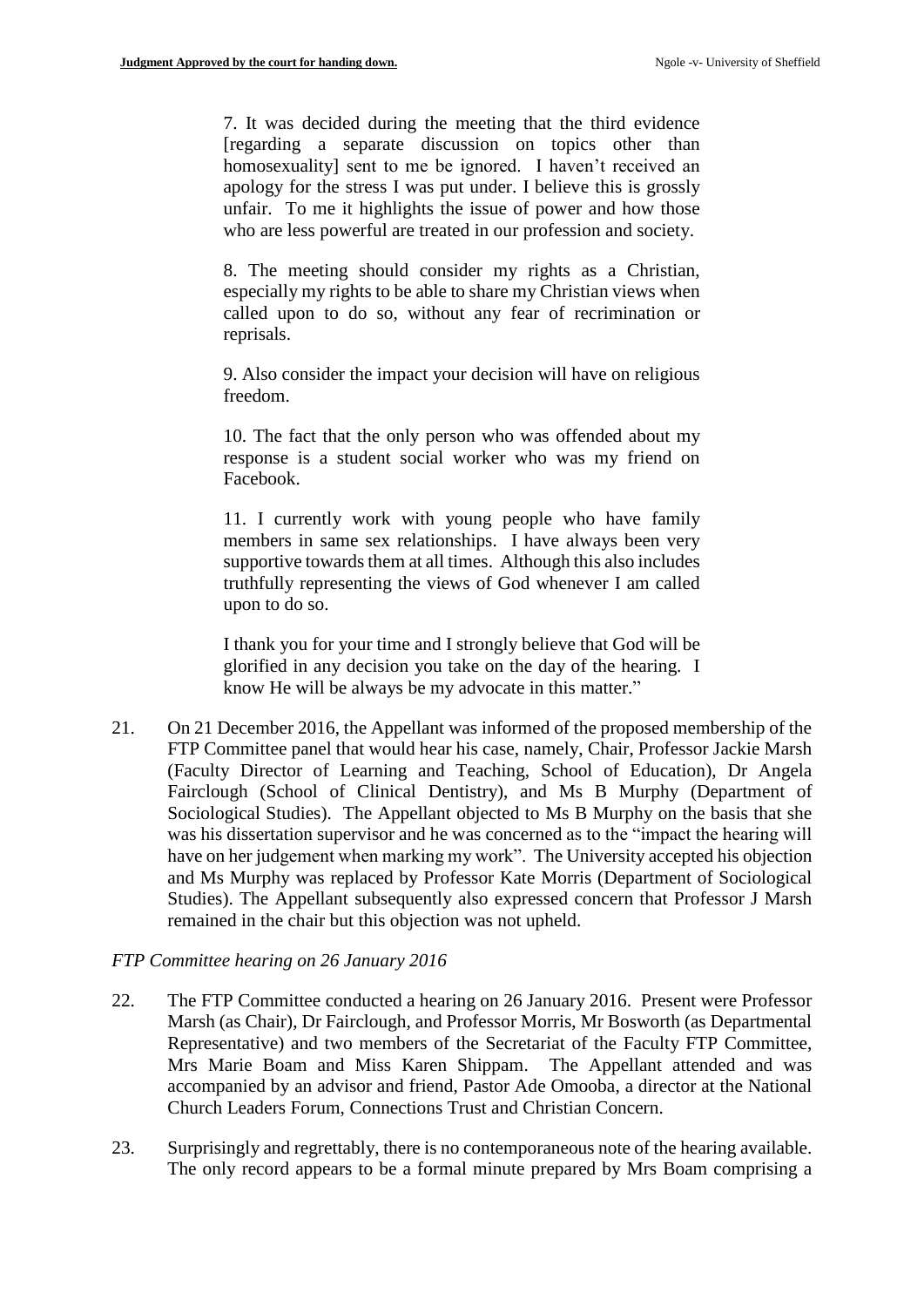brief description of the nature of the proceedings, the stages of procedure followed and the outcome. The hearing itself lasted from 10.05 to 10.55 am during which the case was outlined by Mr Bosworth, questions were put and the Appellant then presented his case and clarifications were sought.

24. At 10.55, the Chair asked everyone except the Secretariat to leave so that the Committee could come to its decision. The proceedings were concluded at 11.30. The decision was recorded as follows:

> "The Committee has decided: to exclude the student from further study on a programme leading to a professional qualification but permit registration for an alternative programme."

# *FTP Committee decision letter*

- 25. The FTP Committee issued its decision letter on 8 February 2016. The reasons given for the FPT Committee's decision can be summarised as follows: (i) The Appellant's insufficient "insight" into the effect of publicly posting his views would have on his ability to carry out a role as a Social Worker. (ii) The Appellant's "extremely poor judgement" in posting comments which transgressed boundaries which "may have caused offence" to some individuals. (iii) The Appellant's admitted familiarity with social media and the HCPC guidance. (iv) The fact that Appellant had "given no evidence that he would refrain" from presenting his views in the same way in the future.
- 26. The FTP Committee found that the Appellant was in breach of two professional requirements: (a) to keep high standards of professional conduct and (b) to make sure that his behaviour does not damage public confidence in the profession.
- 27. In her subsequent witness statement of 24 May 2017, Professor Marsh explained:

"35. The FFTPC noted the fact that Mr Ngole was familiar with posting views to public web spaces, such as Facebook, and understood the implications of sharing information via Facebook which could be perceived as expressing views which, albeit based on his religious beliefs, were discriminatory toward single sex couples.

36. In balancing its decision the FFTPC also took account of the fact that Mr Ngole was in his 2nd year of his MA, and had not previously been subject of any cause for concern. It also took account of the fact that Mr Ngole's comments were an expression of his religious beliefs and his assurance that (despite his clear statement of his right to continue to express his beliefs) he had not and would not discriminate against service users on the basis of sexual preference or relationship status.

37. However, after careful deliberation the panel felt that Mr Ngole's poor judgment in posting comments regarding his beliefs about homosexuality and single sex marriage, whilst an expression of his beliefs, called into question Mr Ngole's ability to meet two requirements of the HCPC guidelines: (i) You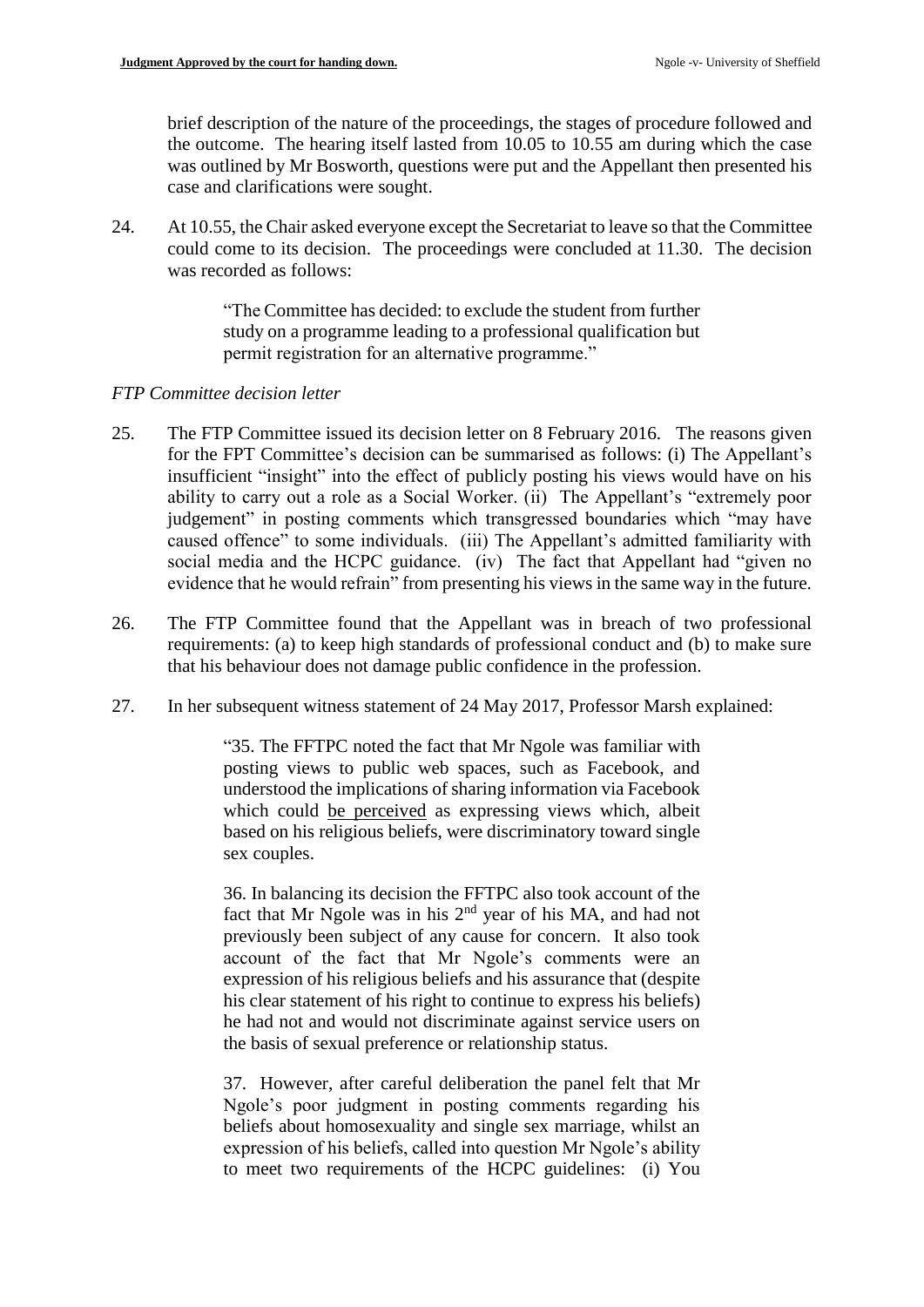should keep high standards of personal conduct and (ii) You should make sure that your behaviour does not damage public confidence in your profession."

*Appeal to University Senate*

- 28. The Appellant appealed to the Appeals Committee of the University Senate ("the Appeals Committee").
- 29. It is again helpful to set out the terms in which the Appellant lodged his appeal on 23 February 2017 in order to capture its tone and content:

"In particular, I have been excluded for the expression of my Christian views in a discussion about homosexuality on Facebook.

This penalty of ending my professional career is *manifestly unreasonable*, I could have been issued with a warning about the use of Facebook or informed which Christian viewpoints the University approves of.

On the contrary, it is me who has been discriminated against because I am a Christian.

…

1. The complaint against me was made in bad faith, by a person who is known to have hostility to Christian views; and the University are acting upon her discriminatory intent. Shame on you. You have adopted her prejudice against me; and are also preventing me from asking her questions to find out her motives. She should defend her position; and I formally seek permission to question her. Furthermore, I have never been provided with a copy of her complaint.

2. I have been removed from the course for the expression of the Orthodox Christian viewpoint on sexual ethics and the fact that homosexuality is a sin in the Bible. This is a direct violation of my rights of freedom of speech and of freedom of religion: both are protected under the European Convention on Human Rights.

3. The expression of my free speech on a subject of public controversy is lawful; expressing my views cannot result in such a punishment: otherwise there is no free speech, except what the University approves of (acting on the malice of a complaining student). My comments on Facebook are a social forum in my personal and private sphere.

4. At the University many students have extremely left wing and right wing views; and have many views on personal sexual morality. What are your monitoring processes with such students?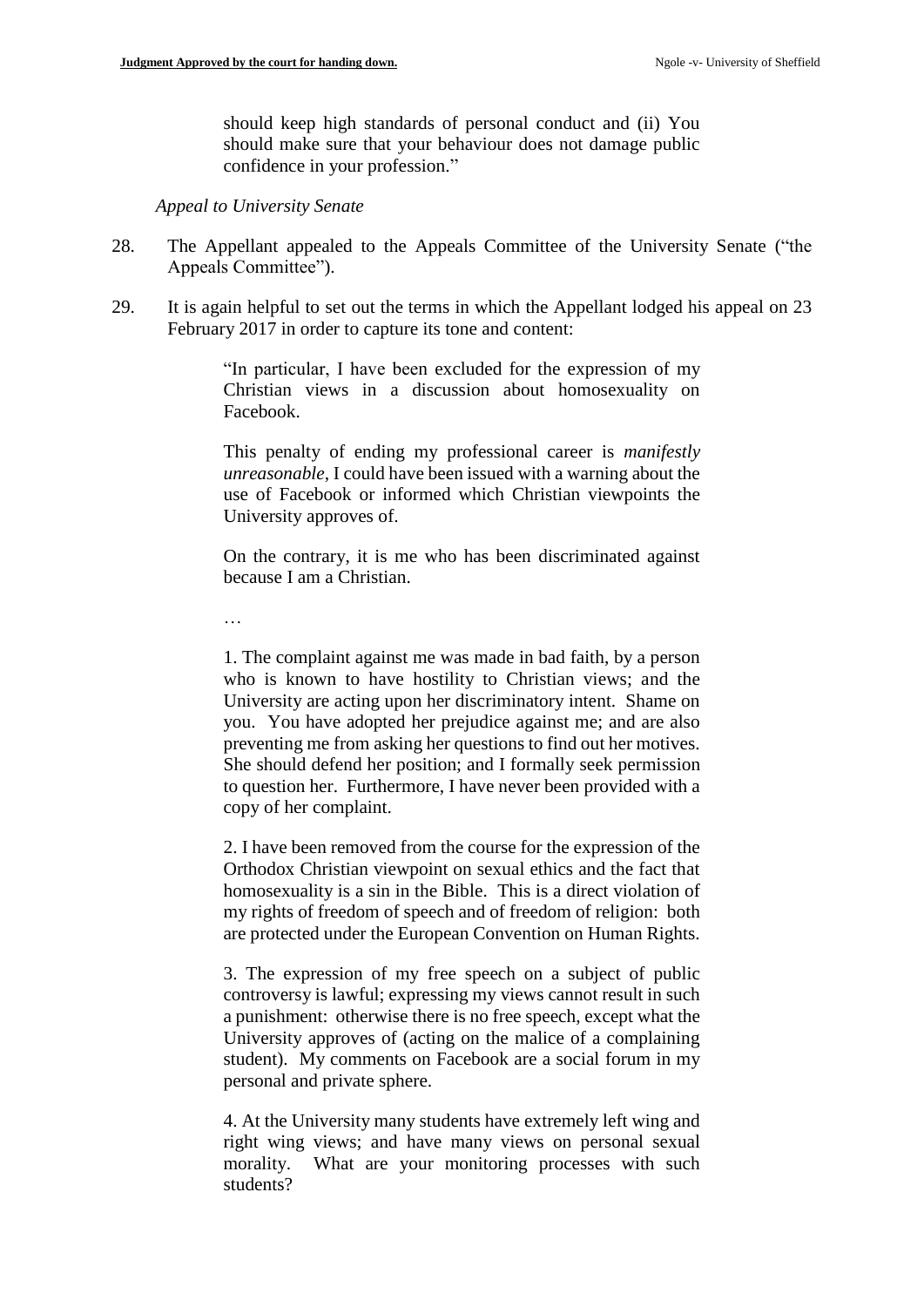5. I have not discriminated against anyone (the evidence is to the contrary – but you have chosen to disregard this) so I am being punished for my views, despite the fact that they have no impact on my work and professional abilities.

6. As Mr David Bosworth (Investigator) said on  $11<sup>th</sup>$  November: "I don't think you behave in a discriminatory way, however you could inadvertently discriminate". So anyone with the wrong attitude could inadvertently discriminate: the whole world could.

7. The decision is partly based on a hypothetical situation. There has been no discrimination against homosexual people and the position that "this (my views) *may* have caused offence to *some* individuals" (my emphasis added) (letter of 3rd February) is untested and unproved.

8. I am a hard working student, honest, kind, decent who does not believe in discrimination, now facing a life-changing detriment due to my Christian views.

9. I informed the faculty that Jesus is against discrimination and that I would not discriminate against homosexual people. This is a direct attack on freedom of religion and I believe it is animus to Christianity solely by University staff.

10. This application of correct views as complying with the HCPC Requirements means that 'no Christian' can do the course, or if they do, they cannot express freely their religious views on sexual sin (or must renounce them).

11. I have a religious right to express my views on sexual ethics; and it is wrong to threaten me to surrender my beliefs as a condition of staying on the course. This is like the Soviet Union or Nazi Germany."

I require you to express the University's position on whether a Muslim Student who believes in Shari'a law (in relation to the status of women and attitudes to homosexuality) is fit to qualify in Social Work when the student expresses his/her views in moderate terms in a religious discussion on the internet." (emphasis added)

30. It is noteworthy that in the last paragraph, the Appellant asked the University to state its position regarding the expression by Muslims of religious views "in moderate terms", suggesting that he was drawing a parallel in the sense that he regarded his own NCB postings as similarly being in moderate terms. As we explain below, it appears that at no stage did either the FTP Committee or the Appeals Committee of the University discuss with the Appellant that expressing views on homosexuality using Biblical language or *tropes* might not be regarded as "moderate", particularly by those unfamiliar with Biblical language.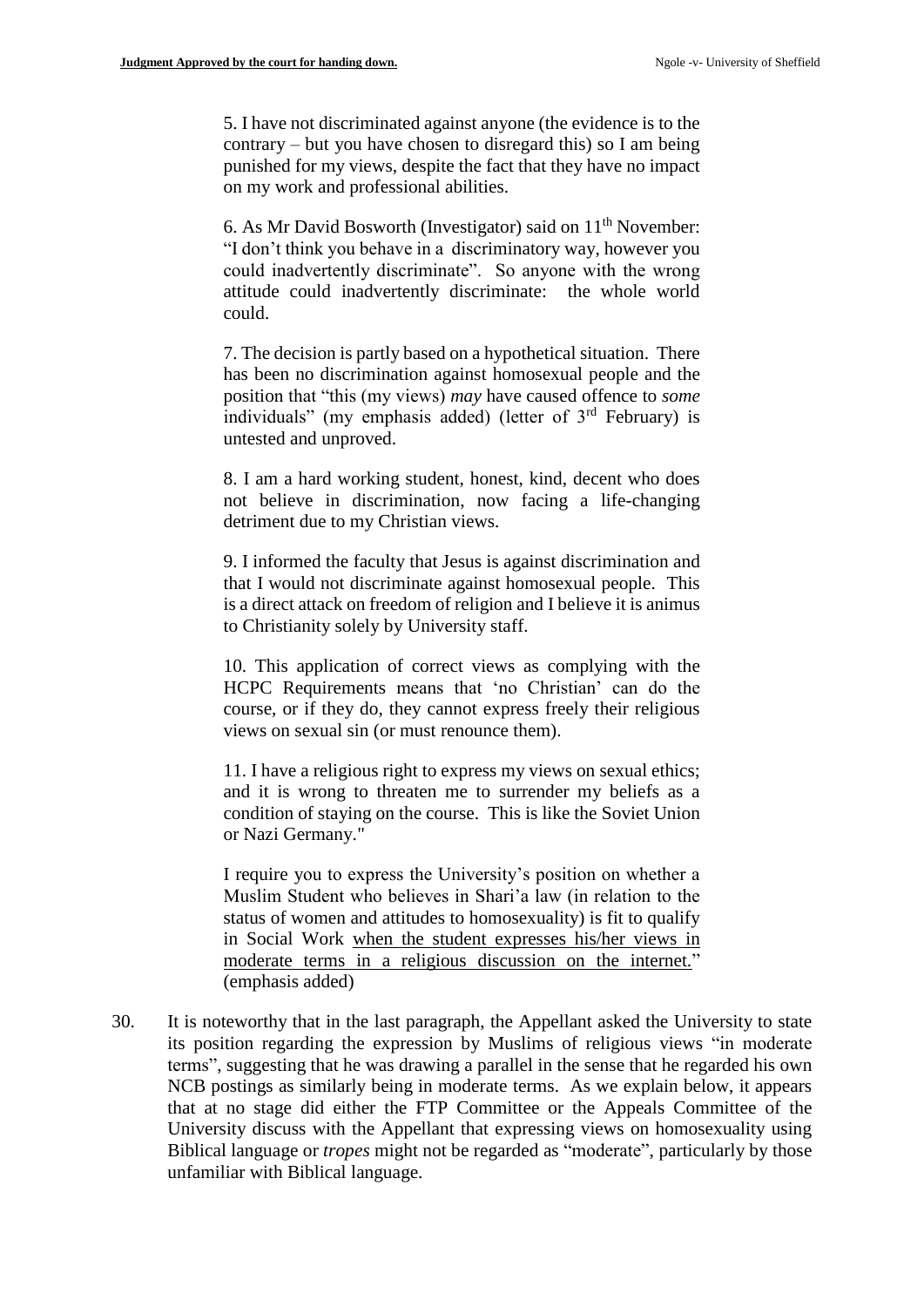# *Appeals Committee hearing on 28 March 2016*

- 31. The Appeals Committee conducted a hearing on 28 March 2016. The appeal hearing was chaired by Professor Andrew Callaghan (Director of the Centre for Professional Legal Education at the University) who sat with Professor Glenn Waller and Professor Jonathan Perraton. Mr Bosworth attended as the Department Representative. Professor Marsh was also present throughout the appeal hearing, despite not being a member of the Appeals Committee. The Appellant attended together with Pastor Omooba. No objections were taken to those present.
- 32. The appeal hearing lasted from 10:00 to 10:50 am. On this occasion, a contemporaneous note of the hearing was made by the Secretary to the Appeals Committee, Stephanie Betts, which provides a reasonable record of the proceedings. The Chair, Professor Callaghan, opened the proceedings by confirming that the grounds of appeal were that the decision of the FTP Committee was "manifestly unreasonable" but explaining that it was not enough for the Appeals Committee to determine simply that it might have made a different decision. The Appellant referred the Appeals Committee to his appeal statement. Professor Callaghan asked Mr Bosworth or Professor Marsh if they had any "questions for clarification". The note records as follows:

"[David Bosworth] states that every option was given in the dept for the matter to be resolved at dept level and allow [Felix Ngole] to continue with his studies but [Felix Ngole]'s position became entrenched very quickly. [David Bosworth] felt unable to simply issue [Felix Ngole] with a warning…

[Professor Callaghan] steps in, questions for clarification only at this stage please."

33. Subsequently, Mr Boswoth stated:

"[David Bosworth] wanted to issue a warning and allow for a period of reflection but felt no choice but to refer to [FTP Committee], because [Felix Ngole] not addressing professional behaviour concerns, HCPC guidance dictates this approach."

34. Pastor Omooba is recorded as having made the following important intervention during the hearing regarding the importance of "caution and diplomacy" when posting:

> "[Pastor Omooba] - refers to guidance which also protects religious beliefs etc but knows that caution and diplomacy is needed in what is posted and it is fair to ask people to act in this way but not to denounce their religious faith."

35. Later during the hearing, Pastor Omooba returned to the same theme and the following exchange is recorded:

"[Pastor Omooba] – states about caution and diplomacy – important.

[Felix Ngole] agrees and feels this was not offered to  $him - i.e.$  he believes he was told not to post on Facebook – this he feels is wrong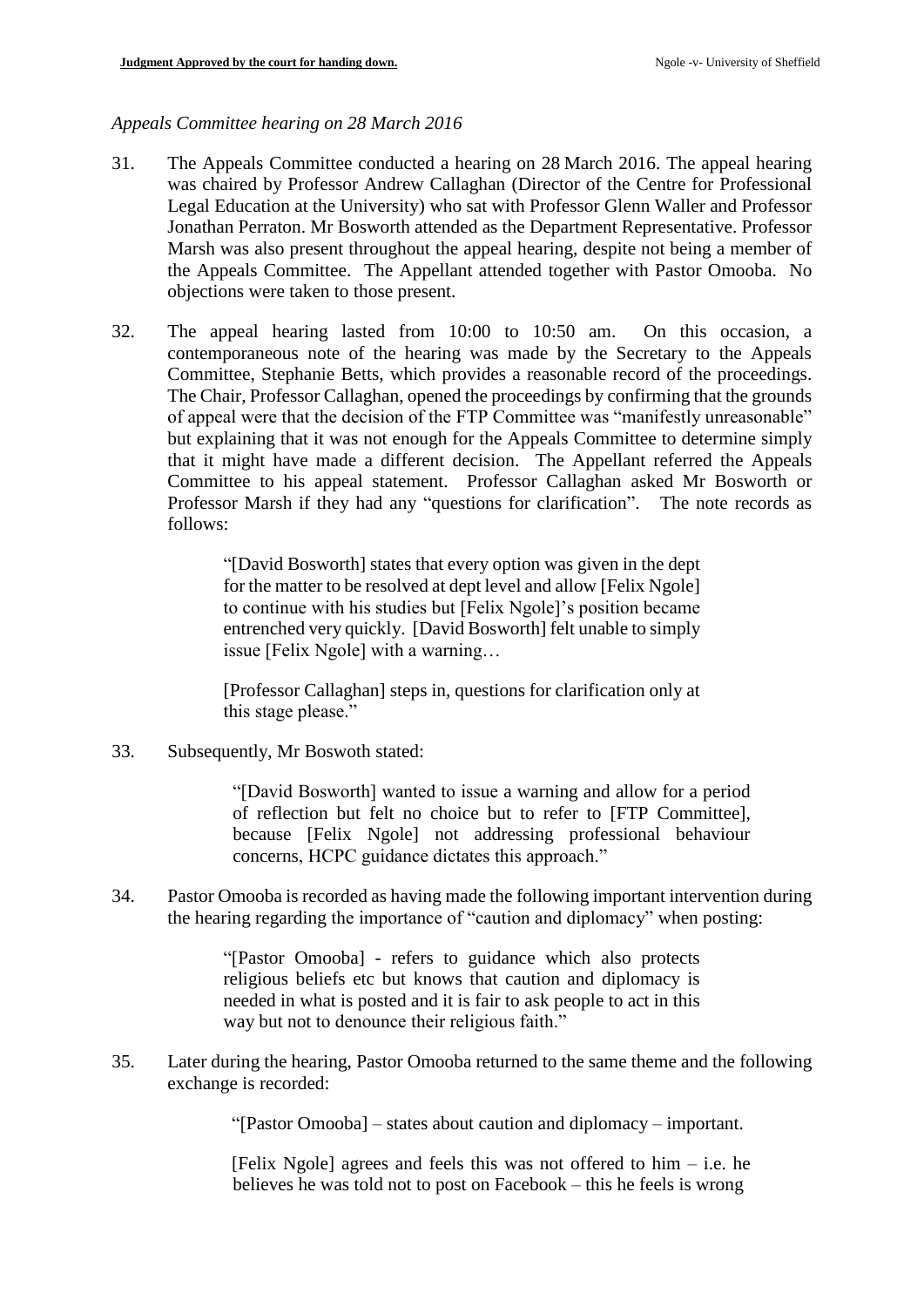([Stephanie Betts] note – it is wrong to be told not to post on Facebook).

[[Pastor Omooba] – are you suggesting that the postings are homophobic – but they are just quotes from the scriptures."

36. Professor Marsh then responded that the FTP Committee did not want to stop people posting "but they needed to be mindful of what they post". When Pastor Omooba pointed out that the NBC postings were just quotes from the scriptures, Professor Marsh and Mr Bosworth agreed but said that they contained more comment and there was the wider impact to be considered. The following exchange then took place:

> "[David Bosworth] HCPC expect their values to be upheld, service users may read posts without context, service users may be vulnerable. Hoped that FN would want to reflect on postings. Important to pay attention to what you post.

> [Felix Ngole] felt he had been put in a position where he needed to choose between his religious beliefs and programmes. Felt approach was wrong and oppressive."

37. The Appeals Committee commenced its deliberations at 10:50 am. The note recording the Appeals Committee discussion and decision stated:

"Committee Discussion/ Decision

Confirm postings public not private

Notes escalated very quickly, first offence, no previous problems.

Notes HCPC guidance on social media vague and that it is not overly helpful.

Largely quotes from the Bible, though not exclusively, interpreting what the Bible says and 'this is what I think'.

Demonstrates lack of insight and poor judgment, e.g. 'not his views but what it says in the Bible' – this is not correct based on some of the posts.

Needs to be aware of the impact of what he says – he is not and does not appear to want to reflect and engage with the idea (appears completely opposed).

Postings and views – effect public and client confidence in social work.

Failing to reflect on actions or any willingness to want to reflect. ..."

- 38. The note recorded the Appeals Committee then proceeding to consider the question of whether the FTP Committee should have imposed a lesser penalty. The Appeals Committee concluded that the FTP's concerns had been "made out" and that since the Appellant was "not willing to engage/ reflect with HCPC guidance or accept relevance", lesser penalties were not relevant or of any use and the FTP Committee's decision to exclude the Appellant from his course would be upheld.
- 39. The formal minute of the hearing prepared by Ms Betts recorded the Appeals Committee's decision as follows: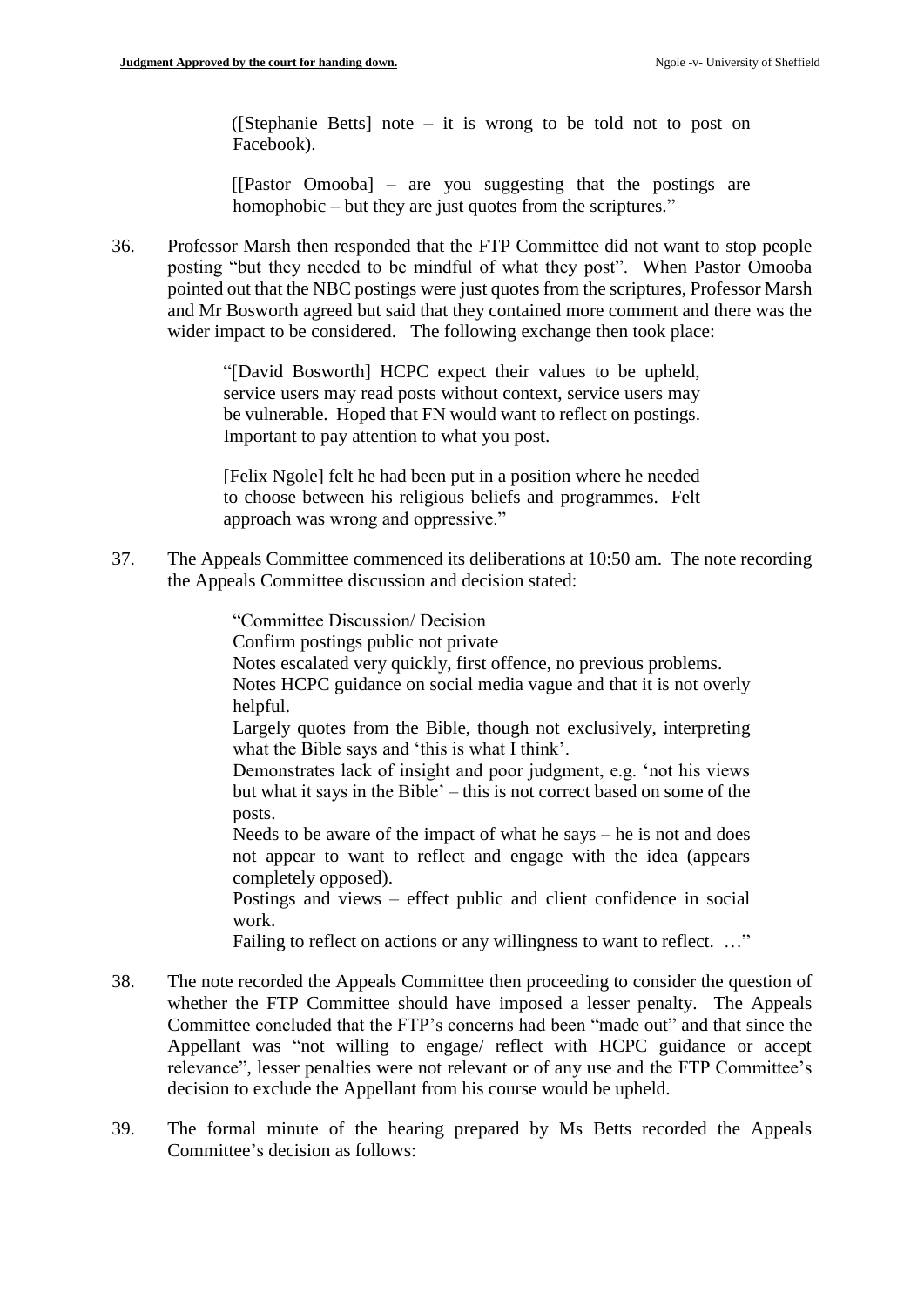"The Committee decided that the decision of the Faculty of Social Sciences FTP Committee was not manifestly unreasonable and therefore the decision that the student be excluded from further study on a programme leading to a professional qualification but permitted to register for an alternative programme should stand."

The Appeals Committee therefore upheld the FTP Committee, both on its concerns in relation to the Appellant's NBC postings, as well as the need for the serious sanction of exclusion.

40. According to the statement of Professor Callaghan, Professor Marsh addressed the hearing as follows:

> "24. Professor Marsh gave details of the decision of the FFTPC. Professor Marsh went on to explain that during the initial hearing the FFTPC had wanted reassurance from Mr Ngole that he understood and would reflect on why the fitness to practise concerns had been raised. In particular, the FFTPC was seeking an indication from Mr Ngole that he had shown insight and reflection about his use of social media in this case and would be more mindful of the potential impact of any posts on public confidence in his profession in the future, however Mr Ngole had instead presented an extremely entrenched position and gave the FFTPC serious concerns that his fitness to practise was impaired.

> 25. Professor Marsh explained that the issue for the FFTPC was not questioning Mr Ngole's holding of his religious beliefs or his right to express his beliefs but his failure to reflect on how the postings could be considered in the context of the HCPC Guidance on Conduct and his failure to show insight into how his conduct could impact on service users and their confidence in the social work profession. The FFTPC were concerned that Mr Ngole had not and did not appear able to reflect on how his use of social media could affect the confidence of vulnerable service users who were in single sex relationships or the wider public in the social work profession."

*Appeals Committee's decision letter*

41. The Appeals Committee's decision was notified to the Appellant in a 'Completion of Procedures Letter' dated 31<sup>st</sup> March 2016. The reasons given for the Appeals Committee's dismissal of the Appellant's appeal can be summarised as follows: (i) The Appellant's NBC posts were "inappropriate" in the context of the HCPC's code of conduct and the fact that the professional qualification involves dealing with members of the public. (ii) The Appellant failed to offer "any insight or reflection" on how his public postings "may negatively affect the public's view of the social work profession". (iii) The Appellant's failure "to acknowledge or respect the relevance of the HCPC's code of conduct".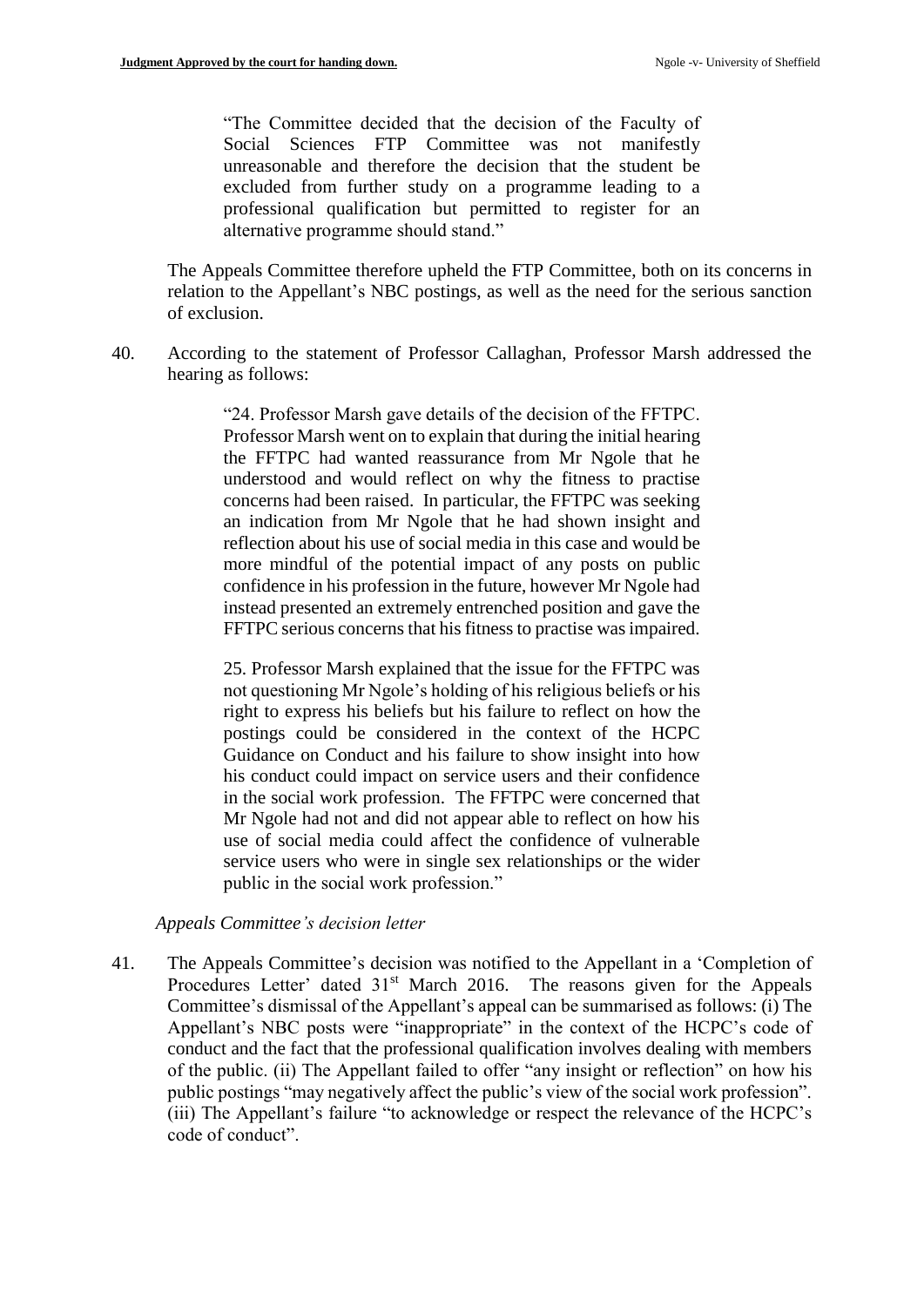42. The Appeals Committee's conclusion that the Appellant had failed to show "any insight or reflection" as to the impact his public postings might have was, however, in contrast to the account of Pastor Omooba, part of whose witness statement reads:

> "14. I also made a point that it was wrong and unhelpful for the panel to require Felix to denounce his Christian beliefs; it would be much better to try and find a mutually acceptable solution. If the University simply wanted Felix to be more discreet in his social media postings, he would be happy to comply with any such guidelines (however none were offered).

> 15. …The University was insisting that Felix cannot express his Christian beliefs on homosexuality in any forum except a private setting. In my view Felix was not '*entrenched*'; and was seeking to respond to the concerns of the University without compromising his faith. Unfortunately, all our efforts to find some middle ground with the University fell on deaf ears."

#### *Complaint to Office of Independent Adjudicator*

- 43. The Appellant made a separate complaint to the Office of the Independent Adjudicator for Higher Education ("the OIA"). Following a review of the matter, the OIA found that both the FTP Panel and the Appeals Committee had followed their procedures and there was no evidence of bias or a reasonable perception of bias. The issues were found to be a matter of professional judgement for the University. The OIA criticised the FTP Panel for a lack of reasoning for its decision, but found this defect to have been rectified by the Appeals Committee's reasoning.
- 44. The OIA report concluded as follows:

31. …We are satisfied, however, that it was not Mr Ngole's religious beliefs or even the general expression of those beliefs that was at issue. Rather, it was the manner in which he had expressed his beliefs on a publicly-accessible social media site**,** and his level of insight into the consequences of doing so on public trust in the profession, which was of concern to the University. We are satisfied that it was reasonable for the University to say that the posts amounted not just to Mr Ngole quoting passages from the Bible, but also to him expressing his own personal views, for instance saying that "homosexuality is a sin, no matter how you want to dress it up**…** 

32. Although Mr Ngole maintains otherwise, we are satisfied that the University had made clear in its communications to him that it was not his beliefs concerning homosexuality, but the manner in which he had posted his views on Facebook which gave rise to concerns about his fitness to practise. …

35. … In our view, the wording used by the [FTP Committee] did not accurately reflect the test it was applying, namely whether the posts were likely to affect the public's view of, or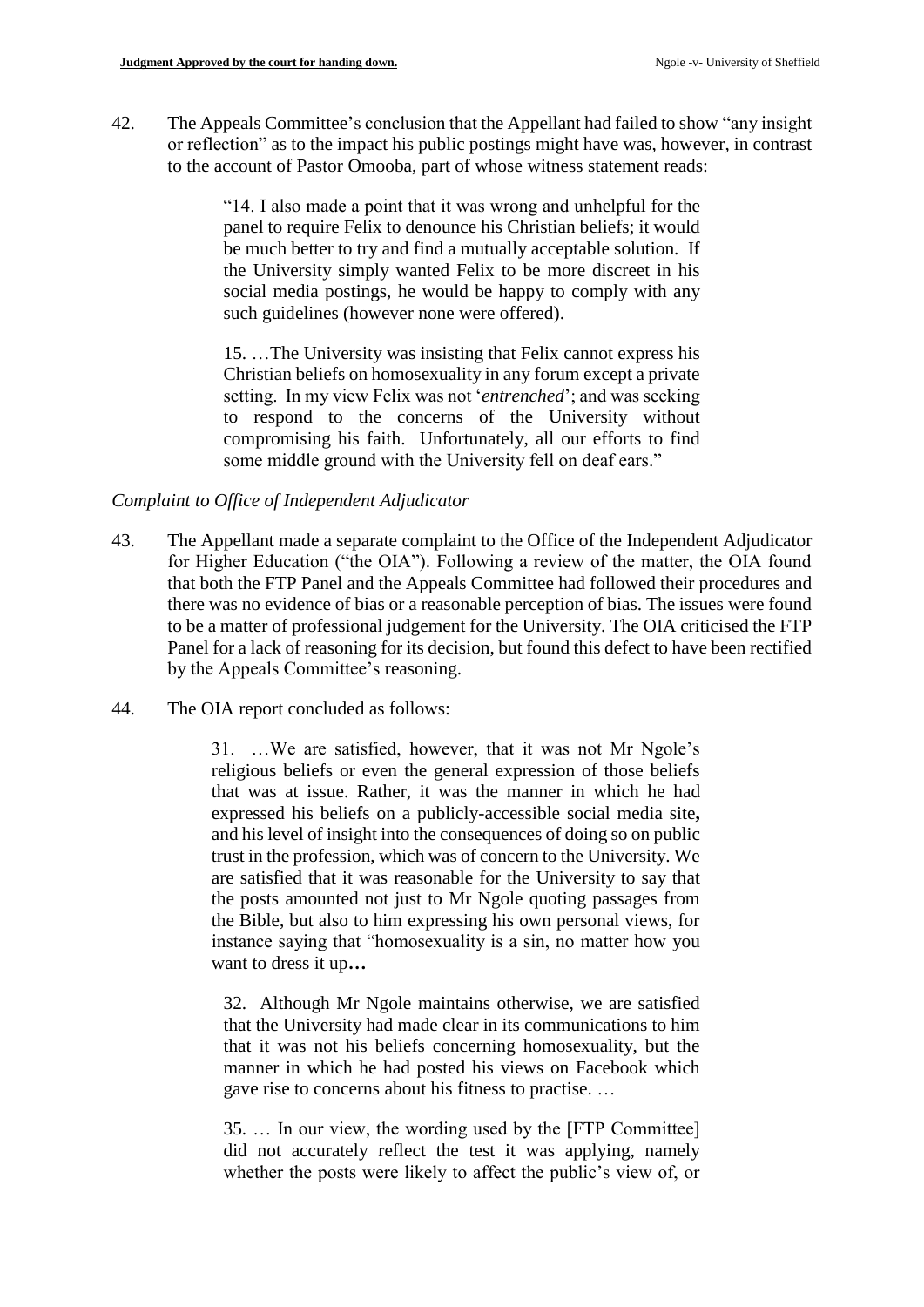confidence in, the social work profession. We are satisfied, however, that this was rectified by the Appeals Committee…

37. We are satisfied that the University gave sufficient explanation to Mr Ngole as to its concerns [about how the posts were likely to undermine the trust of a reasonable member of the public]. …[T]he University had highlighted to Mr Ngole that service users might read the posts without understanding the context or might be vulnerable and be affected by the comments that Mr Ngole had made – which related to public confidence and trust in the profession.

42. … Given Mr Ngole's statements about putting forward his views in the same way in the future, and given the Committee's conclusions about the level of insight he had demonstrated, we are satisfied that it was reasonable for the Committee not to have imposed a lesser sanction."

#### **The Regulatory Framework**

*Health and Social Work Professions Order 2001 ("HSWPO")*

45. As explained above, the HCPC was established by HSWPO to regulate a range of professional service provision in the health and social work sectors. The HSPO provides *inter alia* as follows:

> "3(2) The principal function of the Council shall be to establish from time to time standards of education, training, conduct and performance from members of the relevant professions and to ensure the maintenance of those standards."

> "3(4) The over-arching objective of the [HCPC] in exercising its functions is the protection of the public."

> "3(4A) The pursuit by the Council of its over-arching objectives involves the pursuit of the following objectives –

- (a) to protect, promote and maintain the health, safety and well-being of the public;
- (b) to promote and maintain public confidence in the professions regulated under this Order; and
- (c) to promote and maintain proper professional standards and conduct for members of those professions."
- "3(5) In exercising the functions, the Council shall-
- (a) have proper regard for-

(i) the interests of persons using or needing the service of registrants in the United Kingdom, and

(ii) any differing interests of different categories of registrants;"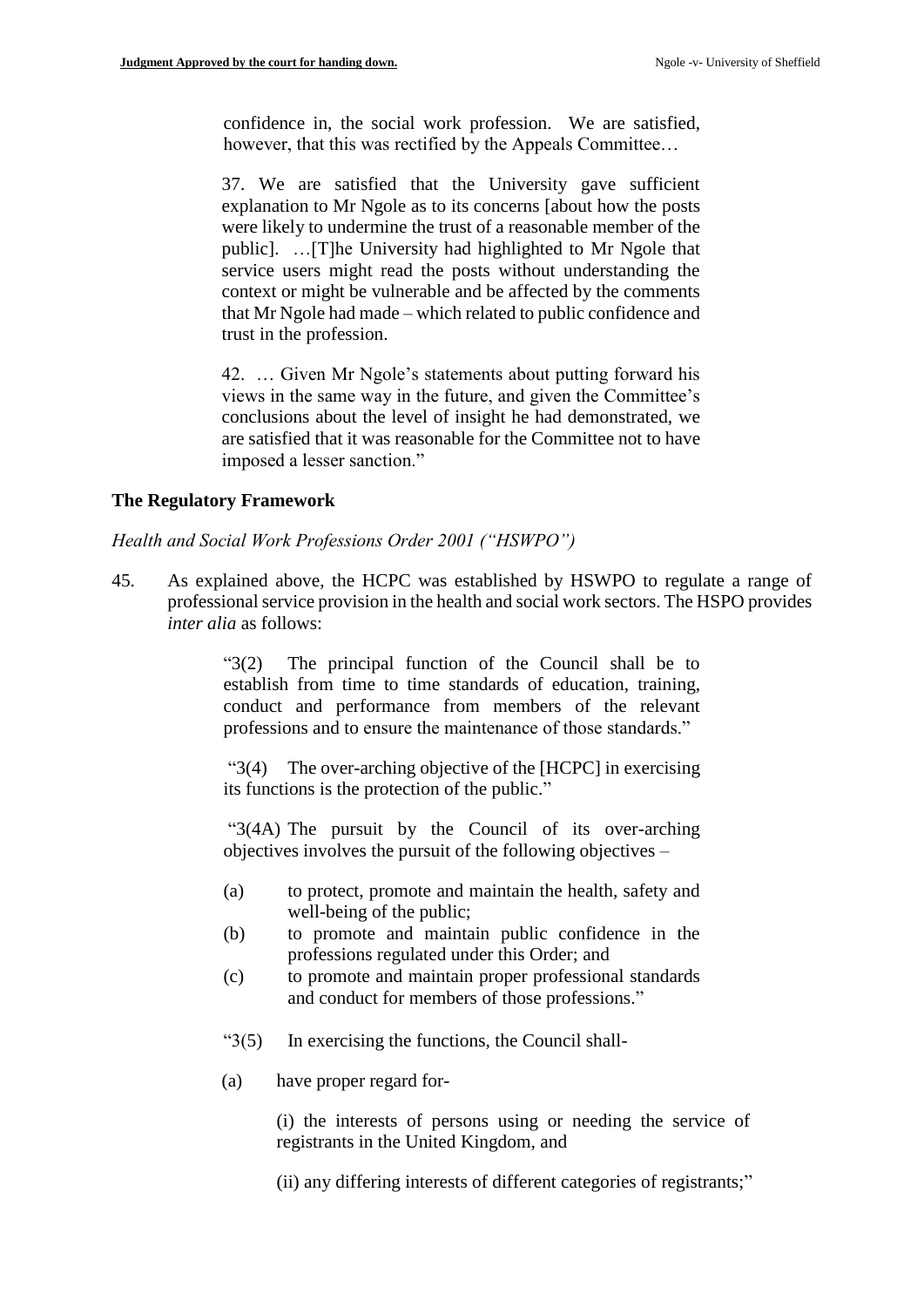46. The HCPC maintains a register of members, and regulates members and membership of the social work profession. Its functions as regards fitness to practice and ethics are set out in article 21:

"21(1) The Council shall-

- (a) establish and keep under review the standards of conduct, performance and ethics expected of registrants and prospective registrants… and give them such guidance on these matters as it sees fit; and
- (b) establish and keep under review effective arrangements to protect the public from persons whose fitness is impaired.

(2) The Council may also from time to time give guidance to registrants, employers and such other persons as it thinks appropriate in respect of standards for the education and training, supervision and performance of persons who provide services in connection with those provided by registrants."

# *HCPC Standards of Conduct, Performance and Ethics*

- 47. The HCPC maintains a register of members, and regulates members and membership, of the social work profession. It has published Standards of Conduct, Performance and Ethics setting out the duties of registrants (registered practitioners).
- 48. The HCPC does not directly regulate student or trainee social workers. Instead, with prospective registration in mind, the HCPC's Education and Training Committee is required by article  $5(2)$  HSWPO from time to time to –
	- (1) Establish the standards of proficiency necessary to be admitted to the different parts of the register being the standards it considers necessary for safe and effective practice under that part of the register; and
	- (2) Prescribe the requirements to be met as to the evidence of good health and good character in order to satisfy the Education and Training Committee that an applicant is capable of safe and effective practice under that part of the register.
- 49. Article 9 HSWPO requires applicants for registration to satisfy the Education and Training Committee that they hold an approved qualification. Article 12 provides that an approved qualification is one approved by the HCPC as attesting to the necessary standards of proficiency. Part IV of HSWPO makes further provision for the setting of standards of education and training and for approving courses, institutions, tests and qualifications which will enable students in due course to apply for registration.

# *HCPC's Guidance for Providers on Standards of Education (SET guidance)*

50. The HCPC accordingly operates a system of approval or accreditation of certain social work courses as capable of leading to registration on successful completion. The HCPC envisages the role played by providers of courses as that of gatekeepers providing a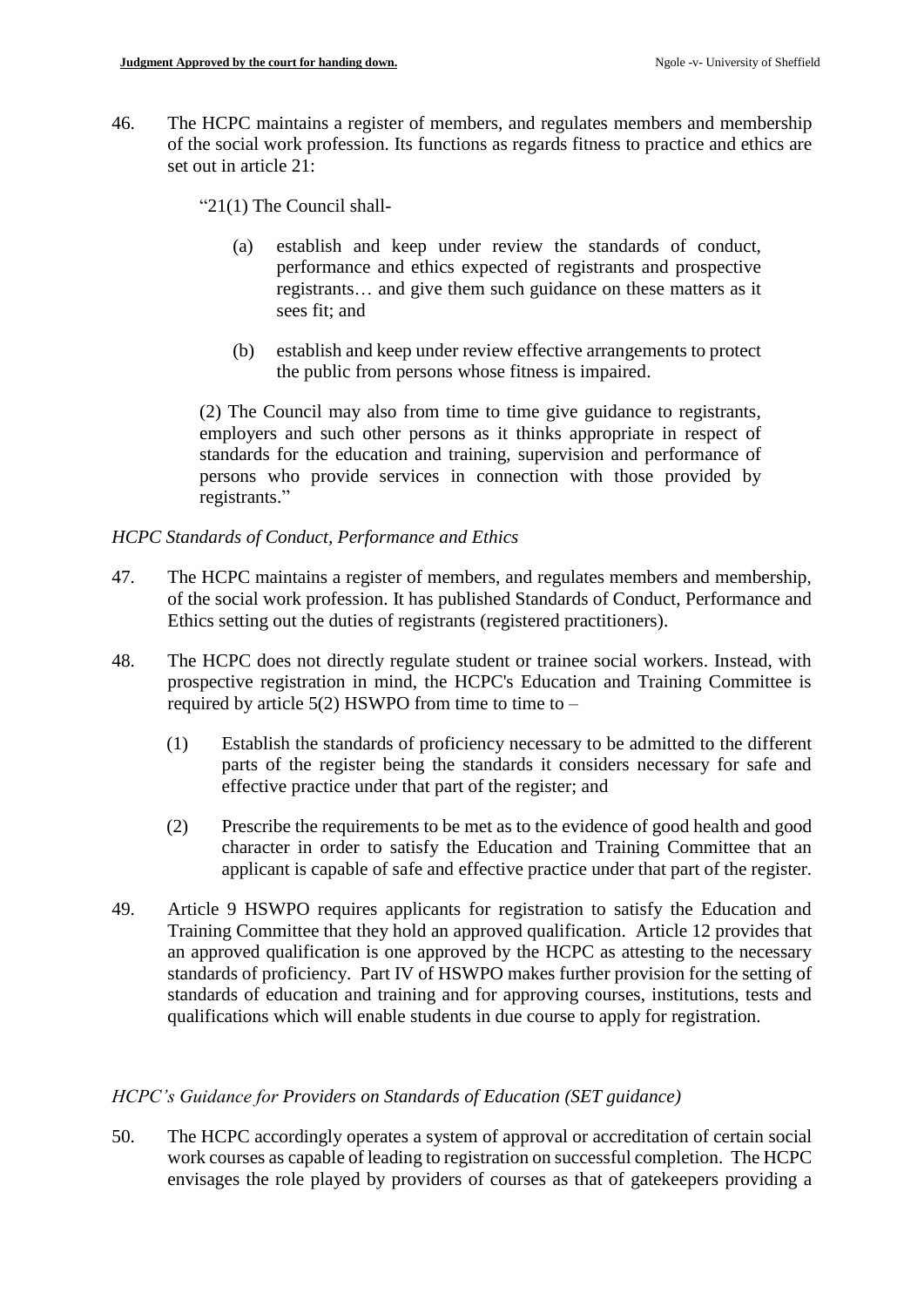safeguard against students who are not fit to practise being admitted to the register. It has published Standards of Education and Training ("SET") Guidance which is directed at providers of such courses to help them ensure the relevant standards are maintained.

51. SET 3.16 provides for there to be a process in place throughout the programme for dealing with concerns about students' profession-related conduct. The Guidance provides that the purpose of this is

> "…to make sure that education providers play a role in identifying students who may not be fit to practise and help them to address any concerns about their conduct in relation to their profession. The process should focus on identifying and helping to address concerns, but should also allow an appropriate range of outcomes, including providing for an award which does not provide eligibility to apply to the Register."

- 52. SET 4.5 of the Guidance provides that the curriculum must make sure that students understand the implications of the HCPC's standards of conduct, performance and ethics, and that those standards must be taught and met throughout the programme or course.
- 53. SET 4.6 requires the delivery of the programme to support and develop autonomous and reflective thinking, encouraging students to reflect on their learning, and consider their approach to their own practice and its responsibilities.

# *HCPC's Guidance for Students*

- 54. The relevant code of conduct is the HCPC's "Guidance on Conduct and Ethics for Students" ("the Guidance") which applies to a very broad range of health care professions including arts therapists, paramedics, radiographers, dieticians, hearing aid dispensers, physiotherapists (to name but a few), as well as social workers in England. The Guidance sets out specific guidelines for students on conduct and ethics, in terms equivalent to the professional standards for registrants, with allowance being made for the difference in the student regulatory context. It explains that fitness to practise means that someone has the skills, knowledge, character and health to practise safely and effectively.
- 55. The Guidance also provides the following advice to students:

# "**Conduct Outside Your Programme**

On your programme you have the opportunity to develop the skills and knowledge you need to become a professional in an environment which protects the public. You also have the opportunity to learn about the behaviour that the public expects from a registrant.

As a student studying to become a professional in a regulated profession, you have certain responsibilities. On your programme you will be expected to meet high standards of conduct and ethics.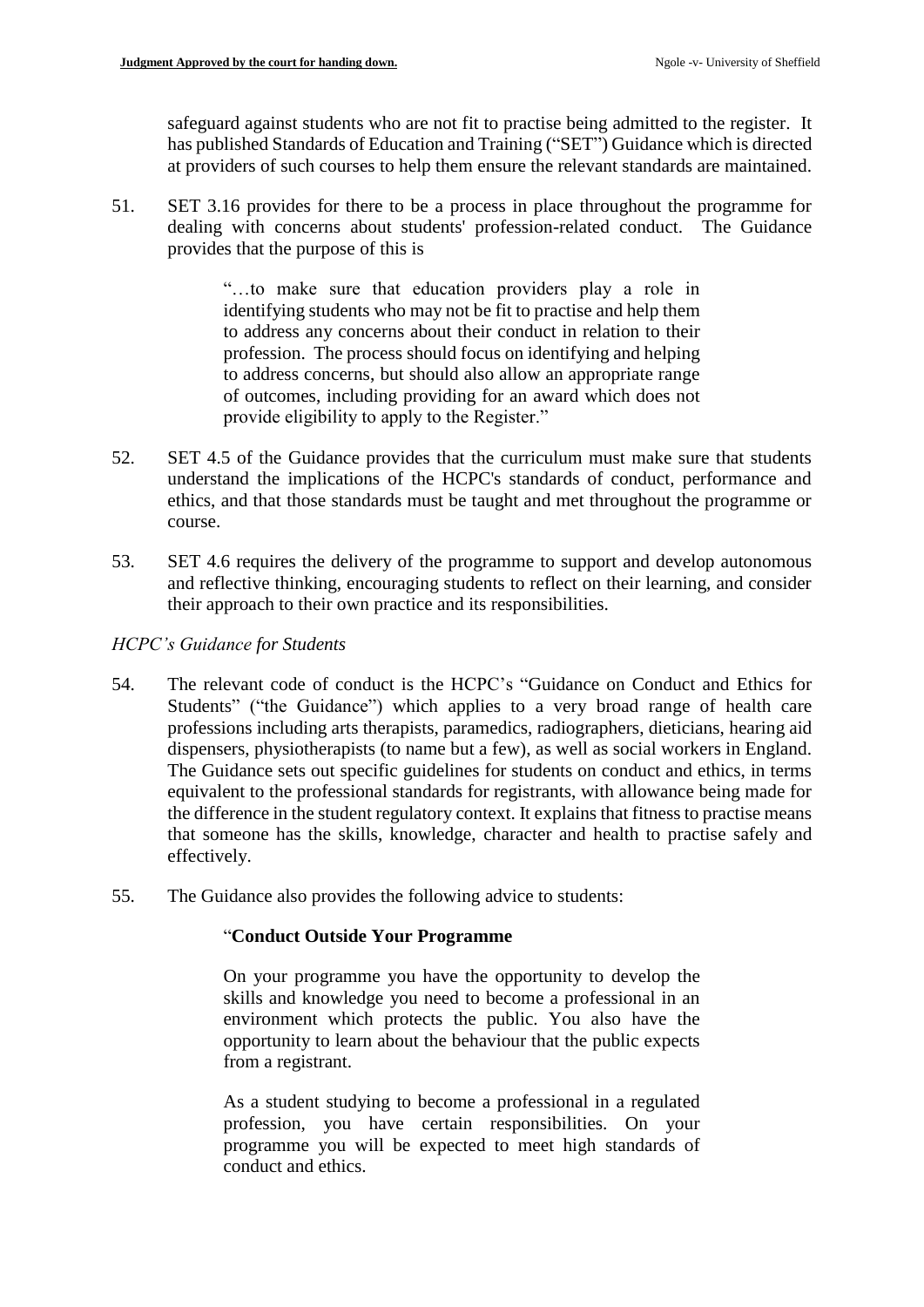You should be aware that in very serious circumstances, your conduct may affect your ability to:

- complete your programme;
- gain the final qualification;
- or register with us. …

When you apply to join our Register, we ask for information as part of a declaration that you have a 'good character'. …"

#### **Guidance on conduct and ethics**

1. **You should always act in the best interests of your service users.**

…

…

- You should treat everyone equally.

#### 3. **You should keep high standards of personal conduct**

- You should be aware that conduct outside of your programme may affect whether or not you are allowed to complete your programme or register with us.

…

### 13. **You should make sure that your behaviour does not damage public confidence in your profession**

- You should be aware that your behaviour may affect the trust that the public has in your profession.

- You should not do anything which might affect the trust that the public has in your profession."

56. The HCPC explains that the student guidance is intended as an introduction to, or educative elaboration upon, the Standards, in the form of explanatory notes, to aid students in becoming familiar with the Standards. It does not in any sense replace the professional standards or suggest a different set of standards for students, but simply recognises that students are in the process of preparation to take on the level of autonomous personal responsibility for regulatory compliance which full registrant status will demand.

#### *HCPC social media guidance*

57. The HCPC has also, separately, published guidance for registrants, as well as students, about use of social media, designed to explain how to use social media in a way which meets HCPC standards. It reminds registrants as to the importance of ensuring that use of social networking sites is consistent with appropriate professional standards. It states:

#### "**Focus on standards – social networking sites**

More and more people are using social networking sites or blogs to communicate with friends and family. Registrants, educators and individuals studying to join the professions we regulate sometimes contact us to ask our views on the use of these sites.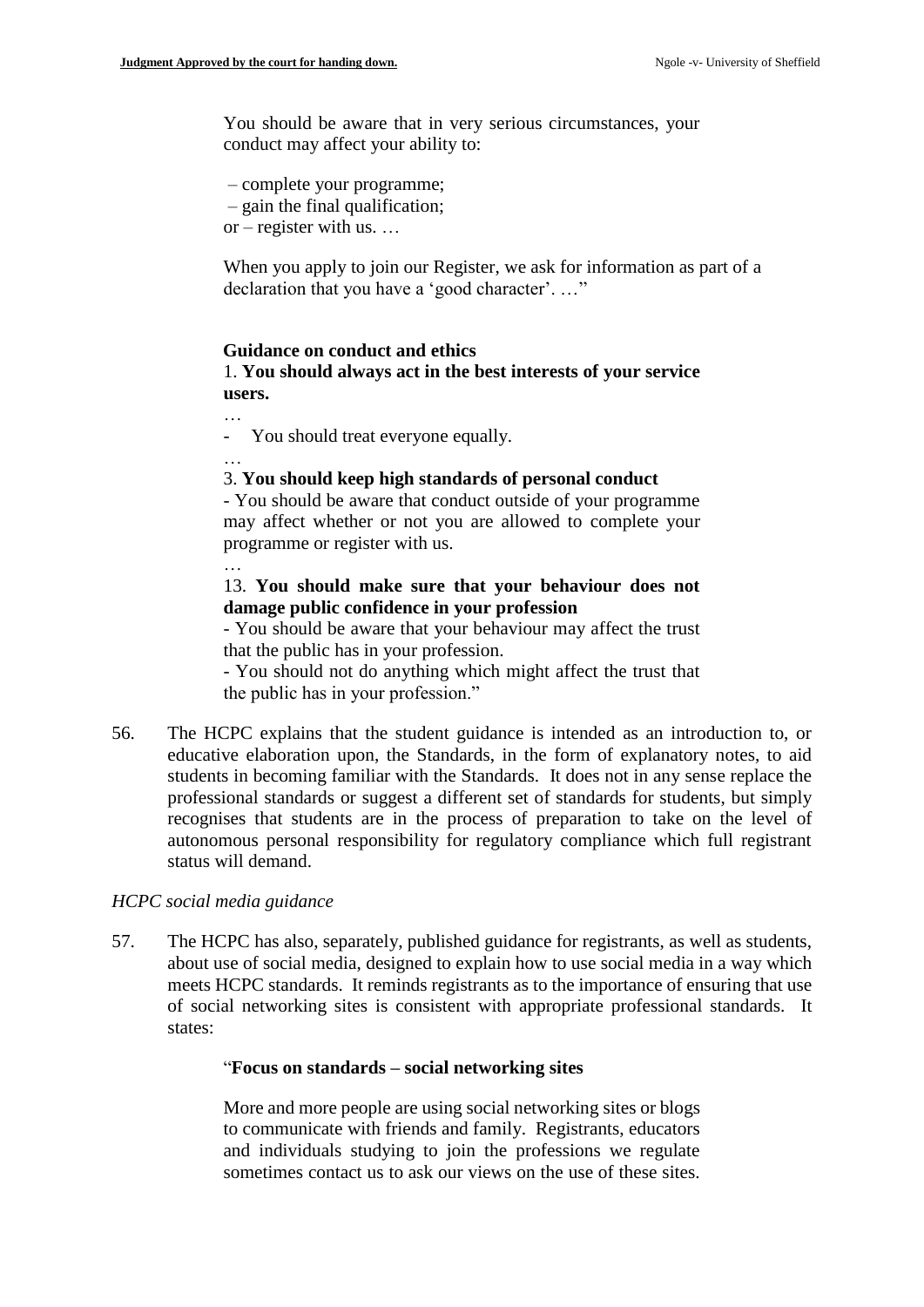We recognise that these sites are a useful way of communicating and sharing information with friends and colleagues. Information placed on social networking sites is in the public domain and can therefore be viewed by other people.

You may use social networking sites to share your views and opinions. Again, this is not something that we would normally be concerned about. However, we might need to take action if the comments posted were offensive, for example if they were racist or sexually explicit.

You should make sure that when you use these sites, your usage is consistent with the standards that we set. The relevant standards from the standards of conduct, performance and ethos are as follows.

- You must act in the best interests of service users.
- You must respect the confidentiality of service users.
- You must keep high standards of personal conduct.
- You must behave with honesty and integrity and make sure that your behaviour does not damage the public confidence in you or your profession. …

You may use social networking sites to share your views and opinions. Again, this is not something that we would normally be concerned about. However, we might need to take action if the comments posted were offensive, for example if they were racists or sexually explicit.

Social networking sites are a part of many registrants' and students' everyday life. We do not have any concerns about you using these sites, so long as you do so within the standards that we set. . . . "

58. It guides registrants to try to be polite and respectful, and avoid using language that others might reasonably consider to be inappropriate or offensive. It reminds registrants of relevant professional standards, including:

> "You must make sure that your conduct justifies the public's trust and confidence in you and your profession. This means you need to think about who can see what you share. … Even on a completely personal account, your employer, colleagues or service users may be able to see your posts or personal information. It is best to assume that anything you post online will be visible to everyone."

It points out that social media activity which is unprofessional may put registration at risk.

#### *University's Handbook*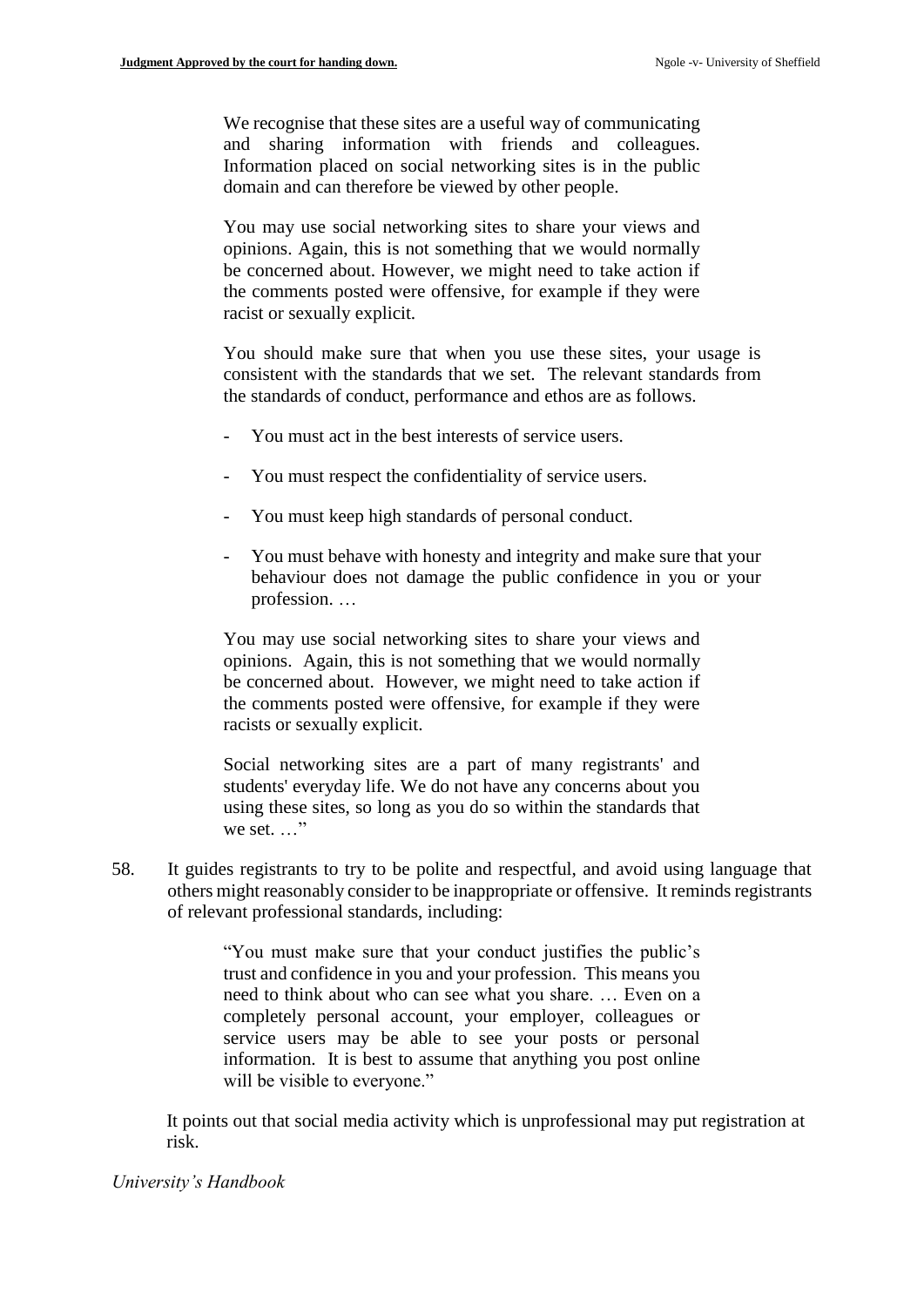- 59. The University's course meets the HCPC Education and Training Committee's requirements both as to curriculum and assessment, and also in relation to the University's procedures for dealing with concerns about any student's fitness to practise.
- 60. In this regard, the University's MA Social Work Student Handbook, and other materials explaining the course to students, make clear the HCPC's wider regulatory oversight role and the statutory context within which it has been designed. The Handbook draws express attention to the need to avoid any kind of discriminatory or oppressive language/behaviour and states:

"As a student social worker, you need to be aware that the MA Social Work is a programme of professional training and that you are expected to behave in a professional manner in the University, on placement and in your personal life (including use of social media).

PLEASE NOTE: comments made by students on social networking sites have in the past been the subject of disciplinary proceedings: comments would be judged against the University conduct expectations, Fitness to Practise regulations and relevant professional practice standards."

# **The Judge's Findings**

# *The Article 10 issue [42-69]*

61. The judge began her full and meticulous judgment by considering whether the Appellant's Article 9 ECHR rights were engaged. She considered a number of authorities but did not find them to be directly applicable to the issue in this case. The postings were found to have been a religiously motivated contribution to a political debate; it was not a protected manifestation of religion. In such a context, it was accepted that the University's decision was not an interference with the Appellant's Article 9 rights. The case was then considered on the basis of interference with the right to freedom of expression under Article 10 ECHR. The judge accepted that there had been a prima facie interference with those rights in this case, and proceeded to consider the lawfulness of that interference. It was noted however, that the religious dimension of this case remained legally relevant and would have a bearing on the lawfulness of the interference with Convention rights to freedom of expression. We find this to be the correct approach in this case.

# *Prescribed by law [70]-[93]*

62. The judge then turned to consider whether the interference with the Appellant's Article 10 rights was prescribed by law. On this issue, Mr Diamond, for the Appellant, submitted that the standards materials were too imprecise to guide the Appellant's conduct, or create enough foreseeability of the consequences the University would attach to his conduct. In the alternative, it was argued that, properly construed, the standards materials were not applicable to the Appellant's conduct which was outside the sphere of his professional studies. There was no apparent connection between the Appellant's postings and the social work profession.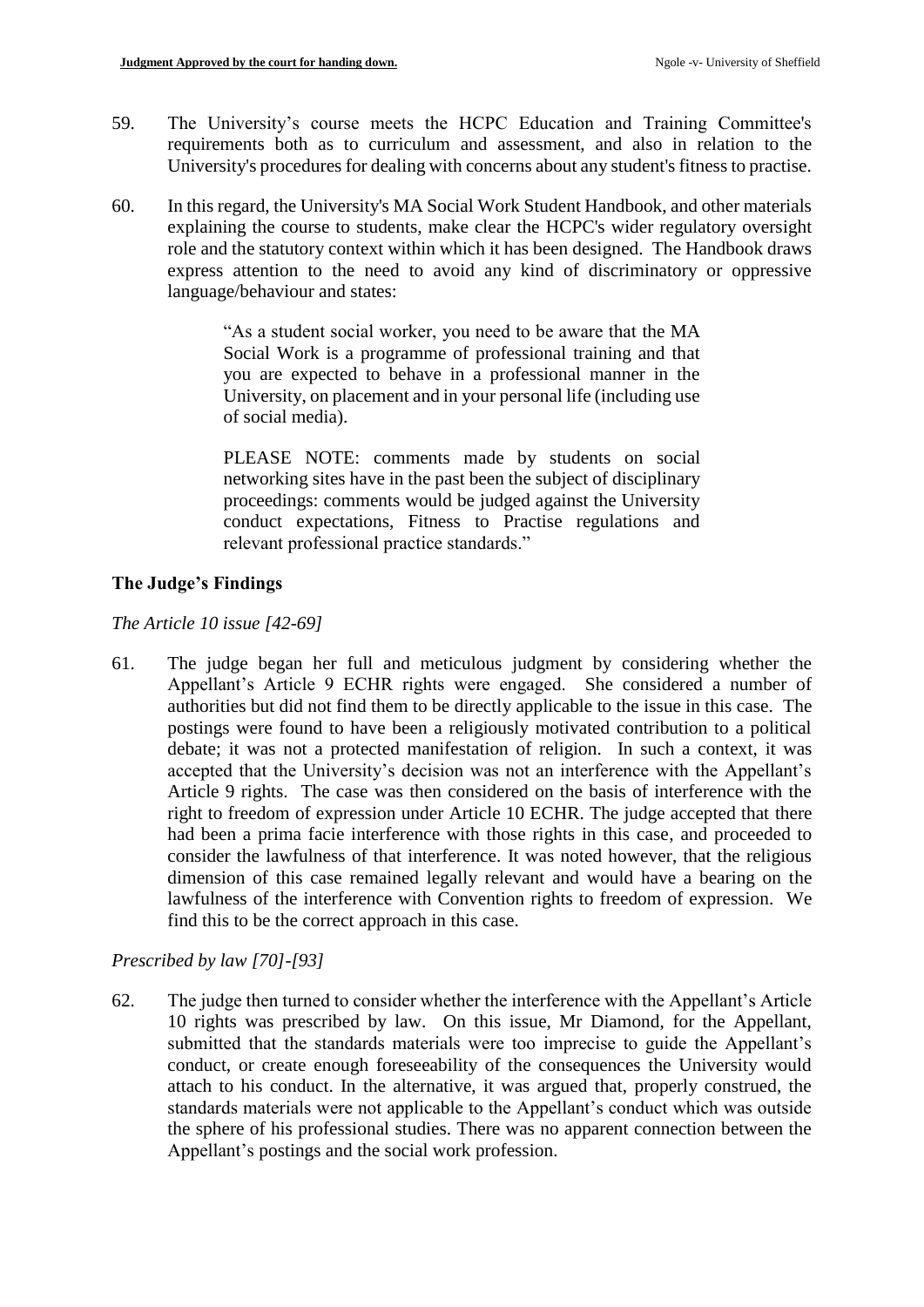- 63. Drawing together the findings in *R (Pitt) v General Pharmaceutical Council* [2017] EWHC 809 (Admin) and *R (Core Issues Trust) v Transport for London* [2013] EWHC 651, the judge outlined the importance of interpreting standards fairly as a whole and in a practical manner. The flexibility in such standards is reflective of a degree of selfregulation that is expected of professionals rather than an approach of strict conformity. The standards materials in relation to the social work profession were found to be "familiar regulatory territory… [which was] good enough to comply with the 'prescribed by law' test" [82].
- 64. The judge found that the Appellant had been put squarely on notice with regards to his conduct outside the programme and whilst using social media. He had access to the standards materials and to support in interpreting them. It was clear from the standards materials that they could apply to personal postings. Social work was held to be an environment in which constant personal vigilance is necessarily encouraged. The public nature of the postings meant that while they made no reference to the social work context, they could be readily accessed from a social work context.
- 65. The judge found that the religious context of the postings must be considered from the perspective of public readership. From this standpoint she noted (at [91]) that "[l]ooked at objectively, the NBC postings are entirely capable of being read in a way which would make a fair-minded, even a sympathetic, reader at least wonder how the poster would behave in the world of social work". Potential service users are people who particularly need to be able to trust members of the profession and who may be entirely unable to discern the theological gloss in "religious speech" on words such as 'abomination' and 'wicked'.

# *Legitimate aim [94]-[111]*

- 66. In relation to the legitimacy of the aim pursued by the University, Ms Hannett, for the University, outlined that the overarching aim of the regulatory regime is the protection of the public. The judge noted that "[t]he social work profession is a front-line provider of public services intimately affecting the private lives and social and economic wellbeing of service users" and this is the concern of the standards which regulate the profession. The Appellant did not appear to dispute the legitimacy of an obligation to promote public confidence in the social work profession and to ensure that service users were, and perceived that they would be, treated with dignity and without discrimination.
- 67. Focusing on the importance of perception of service users, the judge found that the issue turned on impact rather than the intention of the professional in question. She outlined that it was important in the social work context to understand the vulnerability of service users as well as their diversity of background and need. This importance of sensitivity to social divisions, such as sexual orientation, was a key feature of the training on the University's MA Social Work course.
- 68. Turning to the authorities, the judge outlined that precedent indicated that interference with an individual's Convention rights could be justified as a legitimate aim where the objective of a profession was concerned. In reaching this conclusion, she analysed the four cases considered in *Eweida v United Kingdom* (2013) 57 EHRR 8. In each, the importance of providing a public service without discrimination was highlighted. Though the facts in each case were considerably different to the present, the four cases were found to be helpful in establishing that in the provision of public service, the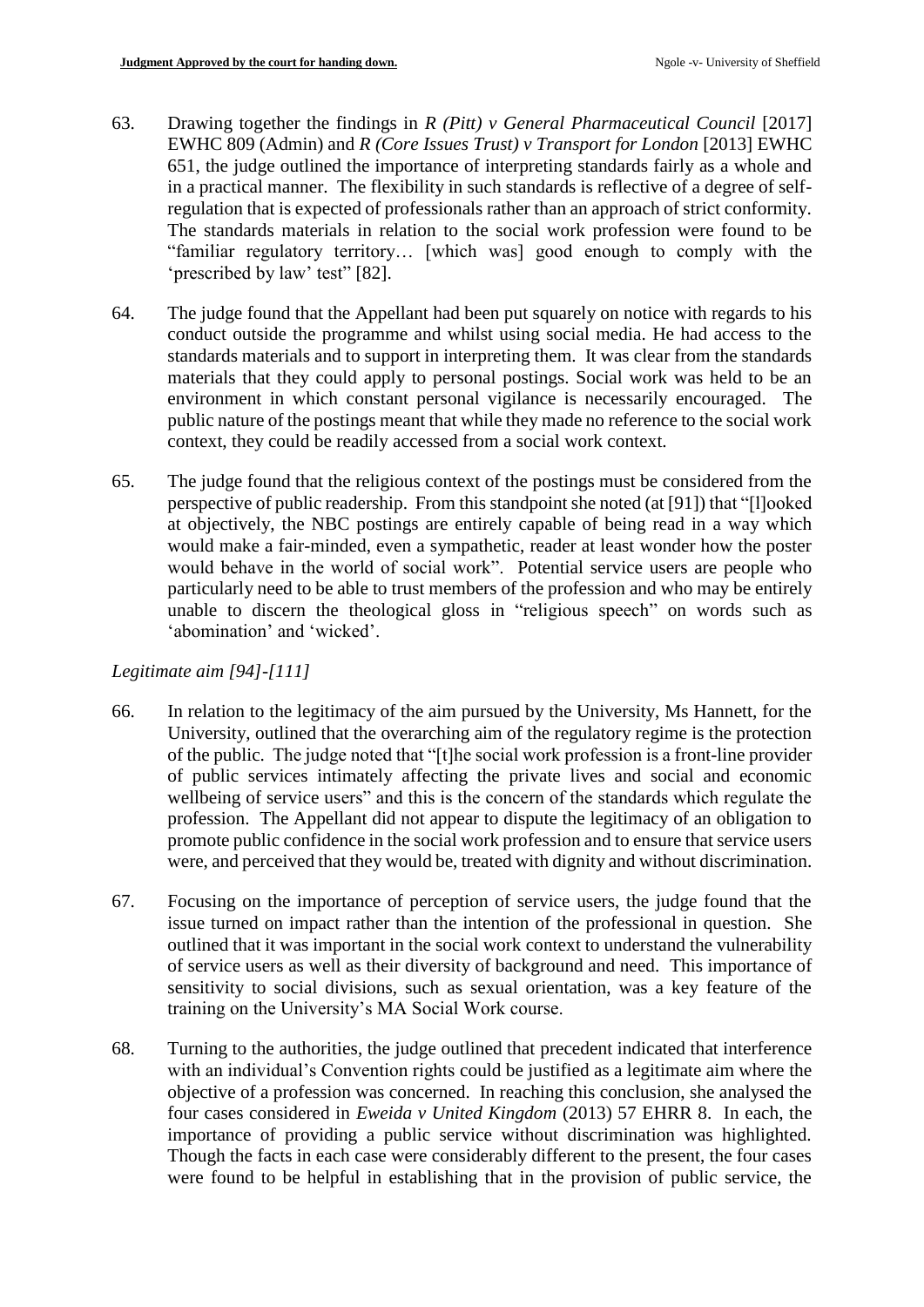diversity of sexual orientation is treated 'with dignity and without intrusion of the personal views of service providers which do not support those objectives' [104].

69. The judge noted that the University was not claiming there was a risk of future intentional discrimination by the Appellant, nor was it relying on controlling offensiveness as a legitimate aim. Rather, in an important point, the University accepted that the Appellant had not acted in a discriminatory manner, and that he would not intentionally discriminate. The concern expressed was that, in the light of the content and tone of the postings, the general reader, the University, and actual and potential service users might legitimately wonder whether he might discriminate. The future risk of the Appellant expressing his religious views, in the way that he had done, remained. He had been clear that if in the future course of his service delivery, he was asked about his views on same-sex sexuality he would give an unambiguous response. It was the impact that those views could have on the trust in the profession which concerned the University. The judge concluded that the University's aims, in the context of statutory regulation and service delivery, were legitimate.

# *Proportionality [112]-[119]*

- 70. The judge approached this assessment in accordance with the four stages summarised by Lord Sumption JSC in *Bank Mellat v HM Treasury (No 2)* [2014] AC 700. That the objective of the University's decision is sufficiently important to justify the limitation of a fundamental right was not in dispute.
- 71. The next stage required a determination of whether the measure taken by the University was rationally connected to its objective of maintaining fitness to practise standards in its gatekeeper role. The judge saw force in the submissions that it is unlikely that a service user would have come across the postings in question, that a 'generous allowance' could be made for the fact the Appellant was an unqualified student who was participating in a lively discussion, and that there is a danger in regarding any misconduct as particularly affecting the reputation of the office rather than the man. The judge also noted that there was no evidence of any actual effect of the posts. However, she was persuaded that the Appellant was 'proximate' to service users. He would be in contact with users on placement and would be seen as a representative of the profession. He was aware of the professional standards he was expected to comply with, and had "chosen publicly to express his views on a sensitive matter of direct relevance to social work practice … in 'religious speech" [125]. Therefore, the rational connection between the postings and the University's inquiries was established.
- 72. The University's decision to remove the Appellant from the social work course was then considered at the third stage of the proportionality assessment: consideration of the intrusiveness of the measure undertaken. The judge noted that the University did not seek to argue the posting alone would have justified the Appellant's removal. She accepted that this would indeed have been disproportionate. Instead, the University said that it was the Appellant's reaction to the process, in particular his lack of insight and reflection that called his fitness to practise into question.
- 73. The judge accepted that there was some uncertainty about what actually happened at the FTP hearing but, based on the witness statement of its chair, the subsequent decisions of the Appeals Committee and the University's submissions to the OIA, she accepted that the lack of insight is what motivated the decision and not a focus on the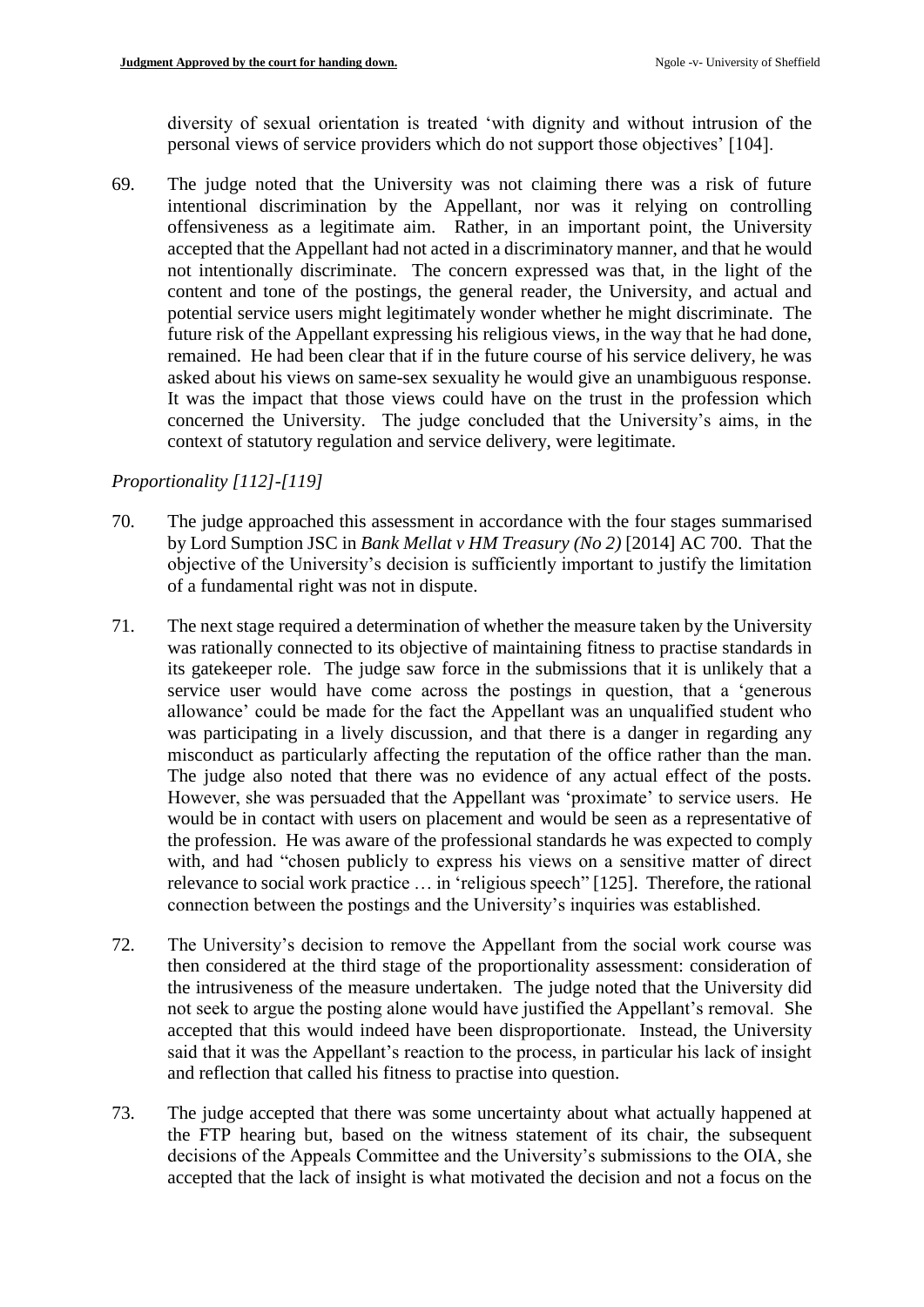NBC postings or an animus against the Appellant's faith. The judge gave weight to the FTP's decision-making process and recognised that the court should not substitute its own decision. She also reminded herself that the sanction imposed on the Appellant was a severe one: it was career ending. However, she found that "[t]o substitute for the judgment of professionals on a question of risk to social work service users, and to the effective delivery of a difficult and demanding public service, is to make a decision for the consequences of which a court is not properly accountable to the public" [161]. She concluded that there was no good reason or basis for her to disagree with the assessment of the FTP Committee and find that a less severe measure could be imposed: "A court cannot with any confidence conclude, in the absence of good reason, that a student conscientiously assessed as unteachable is, in fact, teachable" [162]. The Appellant had not shown any willingness to engage constructively with the concerns raised.

74. As a final check on her reasoning before reaching a decision, the judge considered the overall fairness of the decision. She noted the following:

> "If a chain of events, starting with a student posting Bible verses on a news website and ending with him being removed from his course, is one for which the law does not provide him with a remedy, it is important to test hard why not." [163]

- 75. The judge emphasised that universities have a wide range of responsibilities to their students. Equally, she outlined that freedom of expression is an important right and that it includes freedom of religious discourse, especially in a university. For courses leading to professional registration, universities also have an additional set of responsibilities. They have to be rigorous in protecting the public from people whose professionalism is uncertain. This has to be balanced with being fair and supportive to the students on those courses.
- 76. The judge took the view that what troubled the University was not the religious motivation/content of the student's posting but:

"how they could be accessed and read by people, service users included, who would perceive them as judgmental, incompatible with service ethos, or suggestive of discriminatory intent. … It was reasonable to be concerned about that perception. The language used was strong and the endorsement of the poster was clear. There was nothing on the face of the postings themselves to allay the concern." [169]

77. What troubled the university even more was:

"the apparent refusal of the student to take an active interest in that concern about perception. He seemed either to deny the possibility of such a perception or to deny that it should be taken seriously. He also seemed to think that the fact that he was exercising his personal freedoms on a matter of religious speech meant that his behaviour was in effect none of the University's business." [170]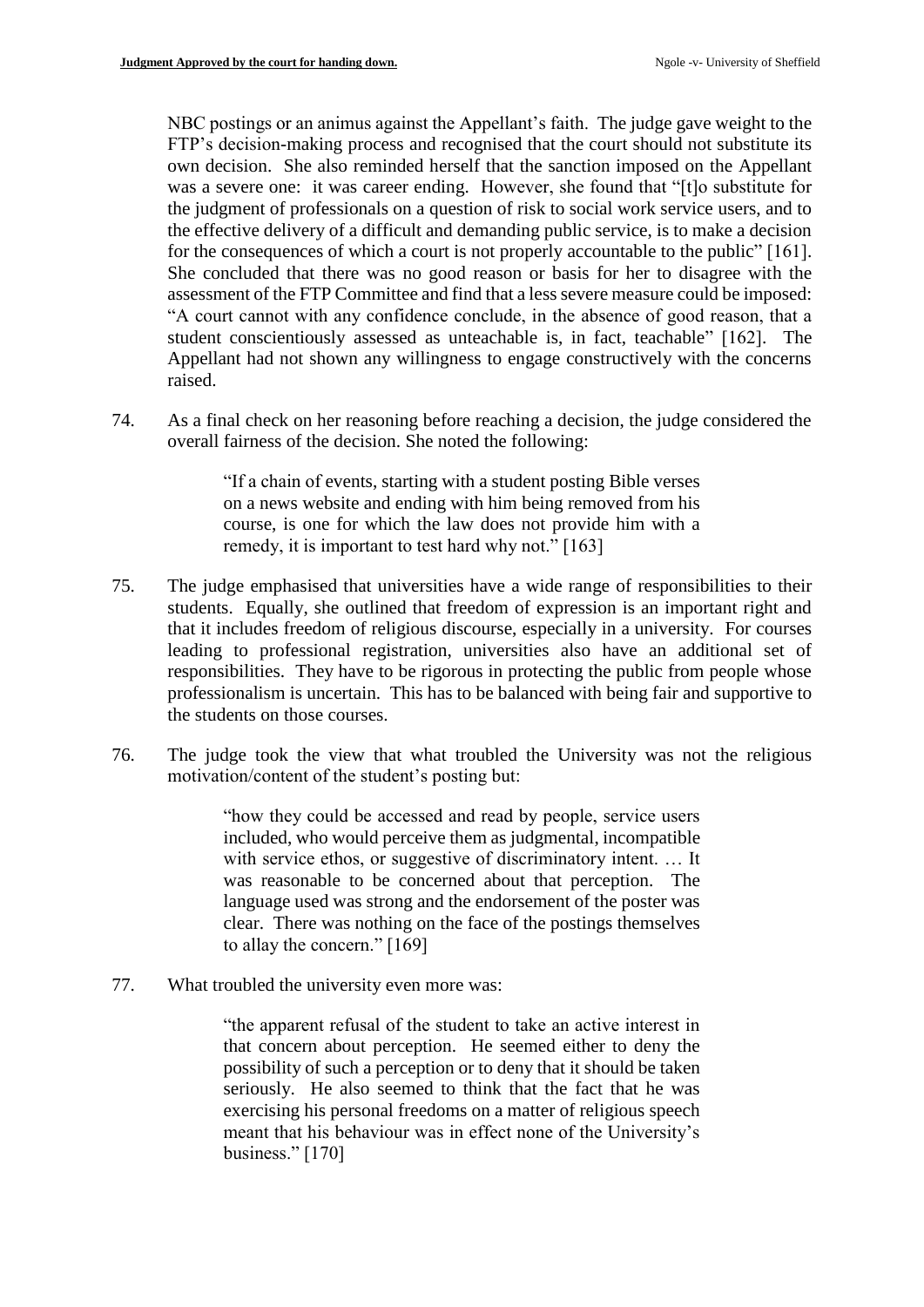- 78. This had led to rapid escalation between the parties as they were effectively talking past each other. The judge considered that there was no obvious incompatibility between deeply held religious views and social work, nor was there an irreconcilable conflict between Convention rights and professional standards. This is a rare case where the reconciliation failed.
- 79. Testing the fairness of the outcome required looking not just at the choices the University had but also the choices the student had. The Appellant had professional responsibilities, including outside work. There are choices available in the use of religious speech, and professional discipline can guide those choices.

"Religious speech like the NBC postings can, as Mr Diamond said, "confuse the secular mind". That is something with which professional practitioners working with secular minds have a responsibility to deal… Perhaps there could have been ways to express public support for Kim Davis, complete with Biblical authorities, while leaving the audience in no doubt about the poster's caring professionalism." [176-177]

80. The judge noted the Appellant's complaint that no-one told him what sort of religious speech is allowed. However, she found that:

> "Trainee professionals might be expected to show they could think that through for themselves; to work out the impression that might be given in the wider world; to take personal responsibility for it; to work through to a professional solution; and if in doubt to take a balanced and consultative approach.

…

As Mr Diamond said, religious speech has "multiple meanings": it is multi-layered. Its theological layer is not necessarily widely understood. Its moral layer is not always warmly received. Its cultural layer may provoke active hostility. Where it touches on issues of same-sex sexuality, it may be radically rejected or cause hurt and harm, even if that is the last thing intended. Social workers have to deal with how people will actually react to it in real life, and express themselves accordingly. That is not about a "blanket ban", or about stifling religious speech or about denouncing faith; it is about seeing the world as others see it, and making the connection between what you say and the provision of public services in sensitive and diverse circumstances. Trainee social workers have to satisfy their supervisors that they understand this, and are if necessary working hard at it. That requires a reflective and proactive response to concerns being raised (the development of "autonomous and reflective thinking" is an HCPC SET expectation for courses of this sort). A reactive and defensive response is likely only to amplify those concerns. It was reasonable to expect a student whose career was at stake to have gone further to show that he understood the questions and had some reassuring answers." [177-178]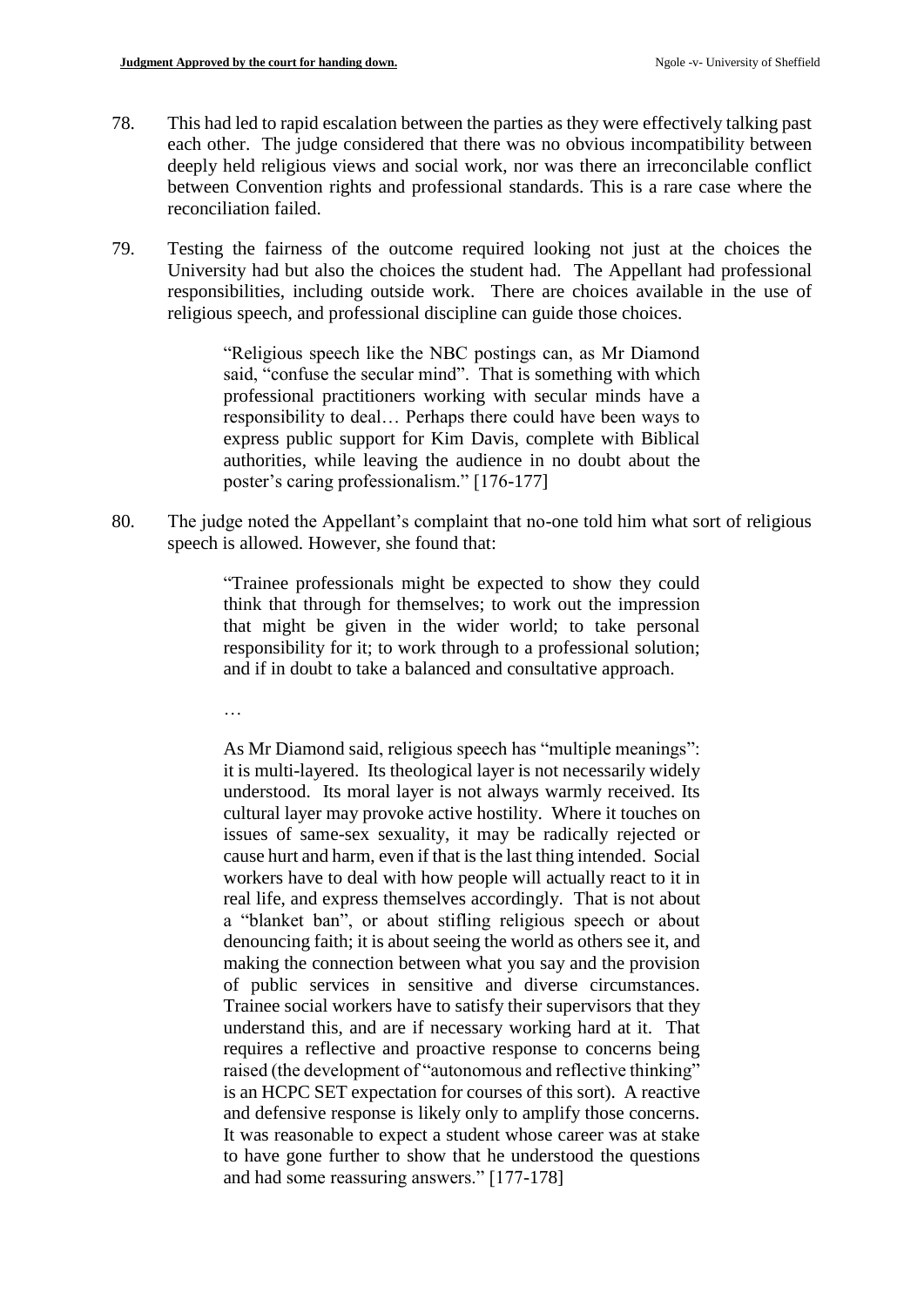81. Therefore, in those terms the judge found that the Appellant was not placed in a position where he had to choose between his faith and being a social worker:

> "He was in a position where he himself had to show he could, in his own way, reconcile the two. That is to a degree a personal matter. He could not simply expect others to do it for him. And if he could not in the end work out a solution that he could put into practice to everyone's satisfaction, including his own, then the result that came about was the right one." [180]

82. For those reasons the Judge held that a fair balance was struck and she declined to interfere with decision impugned.

# **The Submissions on Appeal**

83. It will be apparent that we have decided this case on grounds materially different from those argued by Mr Diamond. We did not find Mr Diamond's submissions grappled with the essential elements of this case, but we nevertheless set his submissions out below for completeness, together with Ms Hannett's response on behalf of the University.

# *Prescribed by law*

- 84. Before us, Mr Diamond argues that the regulatory material fails to comply with the second test set out in *Purdy v DPP* [2009] UKHL 45 in that it is not sufficiently precise to enable the Appellant to understand its application to Facebook posts so that he is able to regulate his conduct without breaking the law. The interpretation of the regulatory framework by the Judge gives the HCPC and the University 'an unfettered power' to determine whether an expression undermines public confidence in the profession and renders an individual unfit to practice. Any limitations on the freedom of speech by the HCPC *Guidance on Conduct and Ethics for Students* must be construed strictly. The scope and manner of any discretion the University can exercise on the issue was not clearly outlined in relation to its application to his Facebook posts. Nothing in the regulatory framework prohibits polite expression of a Biblical view on same-sex marriage by a student.
- 85. It was submitted that the judge erred in setting aside the relevance of *Smith v Trafford Housing Trust* [2013] IRLR 86 on the ground that it was a private employment law dispute rather than one dealing with Convention rights. If anything, the requirement of 'prescribed by law' is more stringent than in ordinary contractual interpretation. An individual subjected to codes and policies must be able to ascertain exactly what he can and cannot do, and the extent to which those obligations extend beyond the workplace. In *Smith*, the broad policies dealing with the issue of bringing the employer into disrepute in this case were found not to extend to a personal Facebook post, made outside of working hours. The same reasoning must apply here.
- 86. Mr Diamond submitted that, following *Livingstone v The Adjudication Panel for England* [2006] EWHC 2533 (Admin), the University faced a high hurdle of showing that the actions of the Appellant objectively undermined public confidence in the social work profession and the interference was justified. The judge erred in failing to apply the principle adequately here.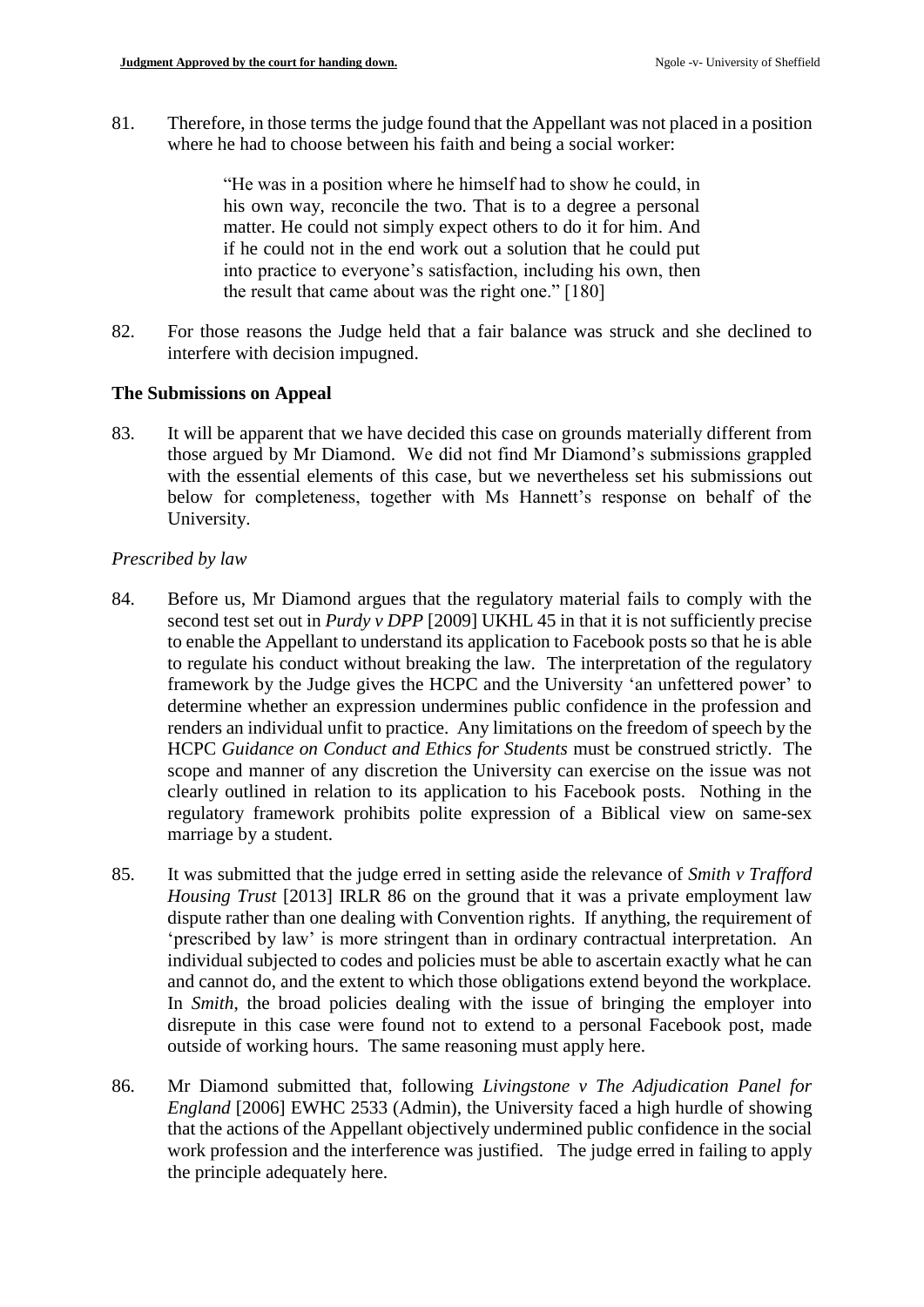- 87. Ms Hannett accepted that, for a rule to have the force of law, it must be formulated with sufficient precision so that a citizen is able to foresee, to a reasonable degree, the consequence which a given action may entail: see *Sunday Times v UK* (1979) 2 EHRR 245. Absolute certainty is unattainable. Laws that confer discretion are not inconsistent with the principle of legal certainty, provided that the scope of the discretion and the manner of its exercise are indicated with sufficient clarity. In the context of professional discipline, it is necessary for standards to protect the public reputation of a profession, to retain flexibility and yet be sufficiently certain.
- 88. Ms Hannett contended that the judge was correct to conclude that the standards applied to the Appellant's case by the University were prescribed by law. The regulatory material required a measure of personal responsibility to be taken for conformity to the ethos of the profession and an understanding that personal conduct in public can have an impact on the profession. The Appellant was on notice that these standards applied to the personal use of social media and applied to religiously motivated speech "where that could have professional consequences on its impact on others, as may usually be the case where it is in the public domain". Had the Appellant been in any doubt about standards applicable, he could have sought guidance.
- 89. Finally, she maintained that the judge was right to hold that she was not assisted by reference to the different regulatory and factual contexts in *Smith* and *Livingstone*, neither of which concerned the fitness to practise of a professional. There was no concern that the comments made by Mr Smith would represent the position of the Housing Association. *Livingstone* dealt with a regulatory framework in relation to elected officials, distinguishable from the social work context in this case.

### *Legitimate aim*

- 90. Mr Diamond contended that while service users have the right to access social workers' services without being discriminated against, they do not have a right to choose a social worker of a particular political or religious persuasion. In the cases of *Ladele v LBC Islington* [2009] EWCA Civ 1357 (and see *Eweida v United Kingdom*), *McFarlane v Relate Avon Ltd* [2010] IRLR 872, and *R (Johns) v Derby City Council* [2011] 1 FLR 2094, the interference with the applicants' Article 9 rights was justified by the need to prevent actual discrimination against those in same-sex relationships. In this case, the justification is based on perception, and indeed an unreasonable perception of a risk of discrimination.
- 91. Mr Diamond argued that for a regulator to censor the expression of a professional's legitimate beliefs to ensure "compatibility, in perception terms, of the views expressed with the ethos of the service", is wrong in law. Maintaining public confidence in a profession does not justify preventing a particular viewpoint being held, or expressed, by members of that profession. Any limitation of social and religious advocacy by professionals must be clearly defined and sufficiently justified. In *Vogt v Germany*  (1996) 21 EHRR 2015 and *Wille v Liechtenstein* (2000) 30 EHRR 558, the ECtHR found that the interference with the Article 10 rights of the applicants was not justified, where there was no evidence that it affected the work of the professional.
- 92. He maintained that the judge should have followed the reasoning in *Vijnai v Hungary*  (2010) 50 EHRR 44, and found that the public perception of a risk of discrimination cannot justify a restriction on the Appellant's freedom of expression. To suppress the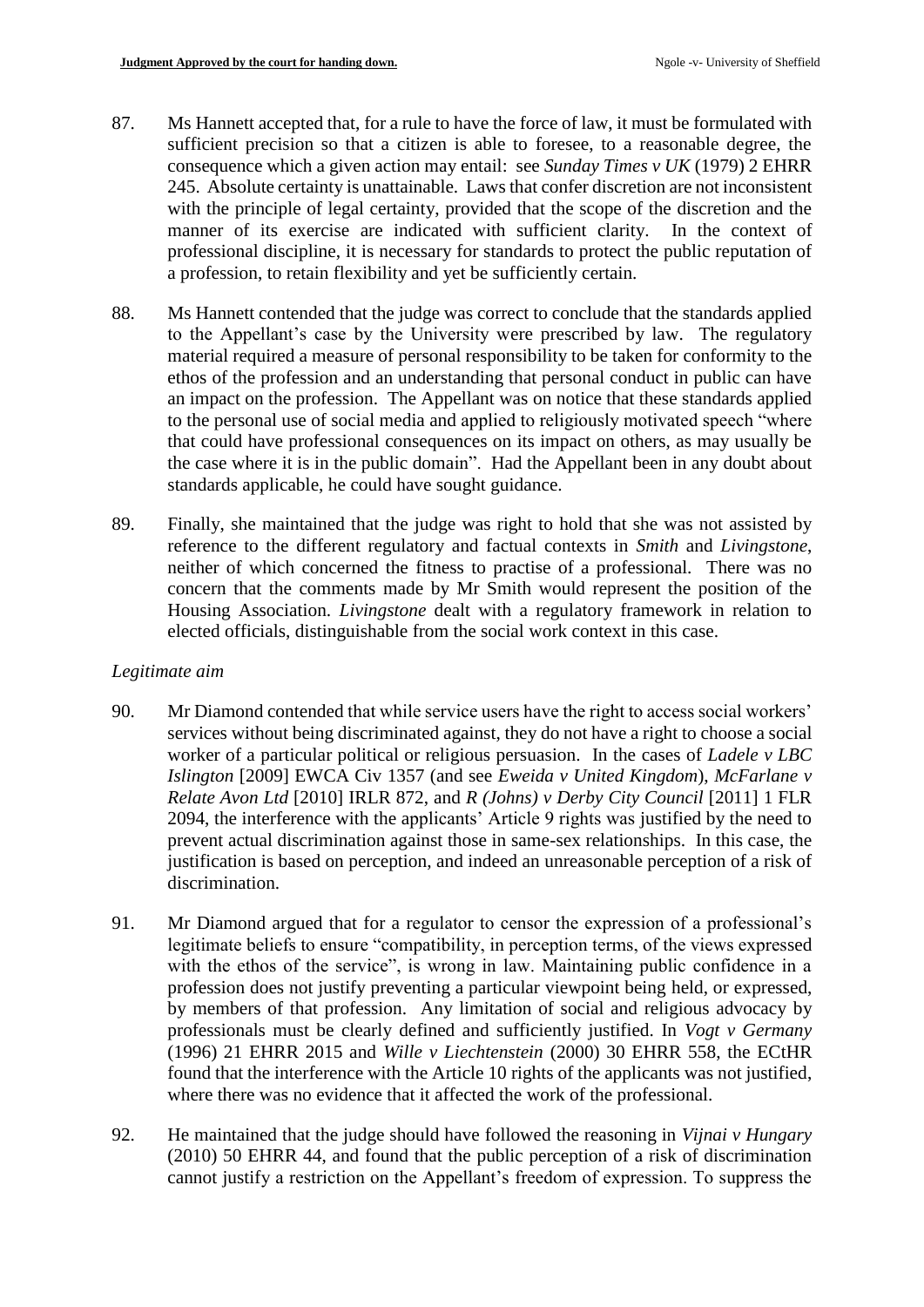expression of Biblical criticism of sexual practices would amount to a heckler's veto. The law offers ample protection to any victims of discrimination. Here there is no evidence of actual or intended discriminatory conduct by the Appellant, or of any dissatisfaction from any service user or teaching professional.

- 93. Ms Hannett argued that the body considering a professional person's fitness to practise is concerned with the reputation of the profession, rather than the punishment of the professional. Conduct outside of professional practice is capable of constituting professional misconduct. The judge rightly found that the University, as a gatekeeper for the HCPC, pursued legitimate aims in ensuring that public confidence in the social work profession was promoted and maintained and that service users were treated, and perceived they would be treated, with dignity and without discrimination. The Appellant had conflated the different questions of proportionality of an aim, and the proportionality of the measure taken in pursuit of a legitimate aim.
- 94. On the issue of whether this decision was taken to avoid service users being offended by the Appellant's comments, Ms Hannett highlighted that the judge noted in her decision that this is not a case about general public offensiveness but instead about the regulation of the relationship between service provider and user, in which the balance of power and vulnerability is very unequal.
- 95. Ms Hannett argued that the perception of a risk, that a social worker may discriminate on grounds of sexual orientation, is a legitimate concern for the University. The judge was entitled to conclude that a reasonable service user, reading the Appellant's postings, might perceive that they would not be treated with dignity or respect. That undermines public confidence in the profession.

# *Proportionality*

- 96. Mr Diamond argued that the judge erred in her assessment of proportionality. The effect of the judgment would be to permit professional regulators to treat the legitimate expression of unpopular beliefs on a political, social, religious or philosophical issue as a breach of the professional code of conduct, and a professional's unwillingness to be silenced in their expression of legitimate views as a lack of insight, aggravating that breach. The judge should have recognised that the Appellant's comments were made in a social as opposed to a professional context, his beliefs were a genuine contribution to an important public debate, and were in response to direct questions. Latitude must be given to the context of public debate (*Gunduz v Turkey* (2005) 41 EHRR 59).
- 97. Mr Diamond contended that the judge erred in deferring to the Regulator to the extent that she did. The fitness to practise process interfered with his freedom of expression in an unjustified manner.
- 98. Ms Hannett emphasised that the test for this Court is whether 'the judge erred in principle or was wrong in reaching the conclusion which [she] did' and it is not enough that the appellate court might have arrived at a different conclusion (*R (AR) v Chief Constable of Greater Manchester Police* [2018] 1 WLR 4079). She argued that the judge rightly gave weight to the decision reached by the University bodies. It is well established that a Court must approach the decisions of professional tribunals with some deference, attaching special weight to the judgement or assessment of a decision maker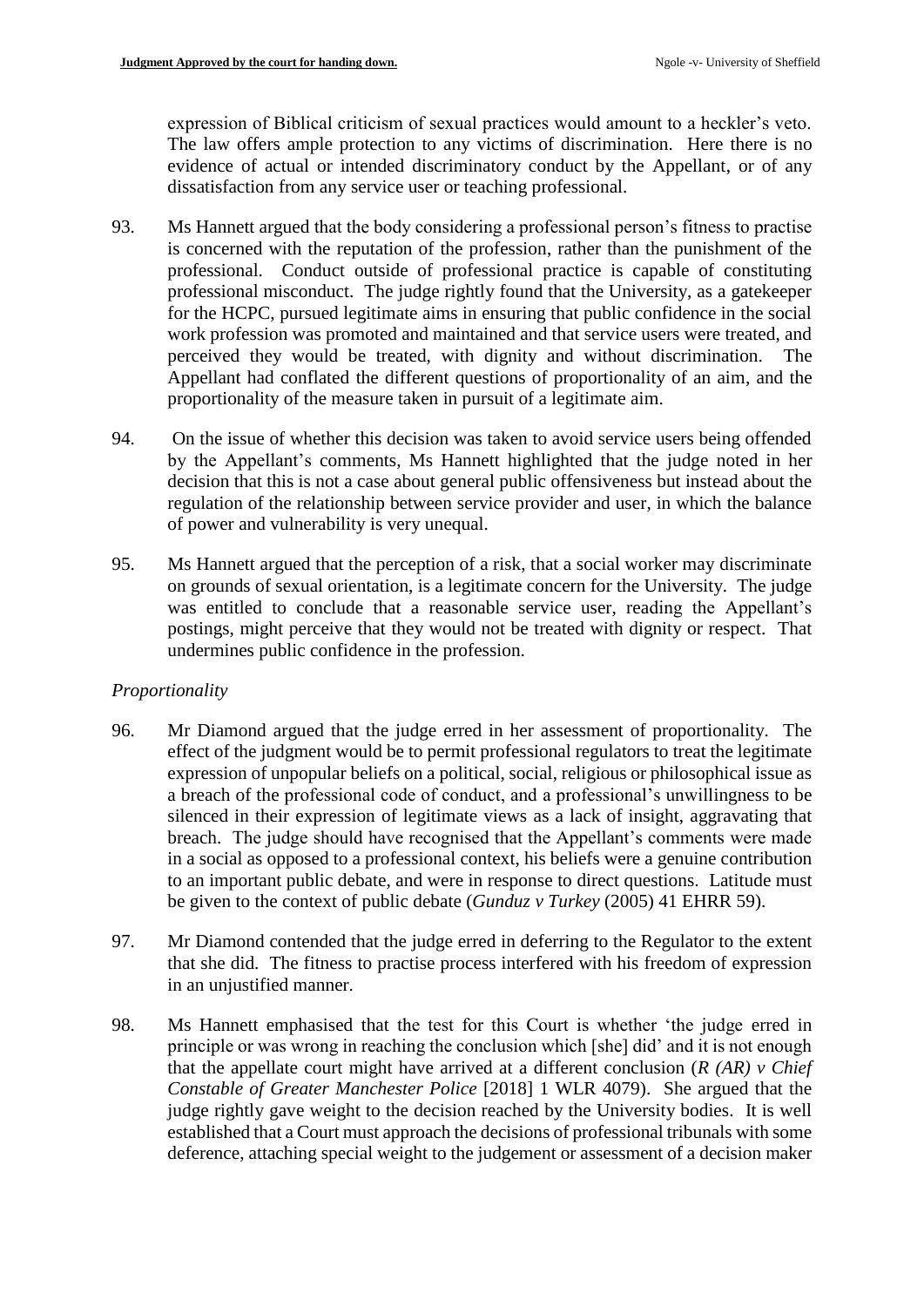with 'special institutional competence', particularly where these judgements involve a predictive element (*R (Lord Carlile of Berriew QC) v SSHD* [2015] AC 495).

- 99. The Appellant was aware of the standards he was required to comply with as he had ready access to the regulatory material applicable to his profession. The Appellant did not simply quote from the Bible but also espoused his own views against homosexuality. When asked how he would respond to a question on his views on samesex sexual relationships, the Appellant stated that he would tell people his opinion.
- 100. It was accepted that the Appellant currently worked with young people with family members in same-sex relationships and that he was always supportive of them, whilst truthfully representing his views if called on to do so.
- 101. The University argued that the judge was entitled to conclude that a fair balance between the Appellant's rights and those of the wider community had been struck by the University. The University had an overriding duty to protect the public and to ensure public confidence in the social work profession. The Appellant's submissions amounted to a disagreement with the judge's findings. He had failed to identify an error in principle or show that the judge was wrong in reaching the conclusion that she did. Proportionality requires a fact-sensitive analysis and, none of the cases cited by the Appellant therefore show that the Judge erred in her proportionality assessment. Of the cases cited by the Appellant, the only one dealing with regulation of a profession is *Vogt v Germany*. However, Ms Hannett submitted that that case too is distinguishable. The case concerned the dismissal of a teacher as a result of her active membership of the Communist party. However, the defendant did not allege that these views were, or could have been known by Ms Vogt's pupils, or that they had any repercussions for her teaching.

### **Analysis and Conclusions**

102. This is a not a straightforward case. Although we disagree with the conclusions of the judge below, we begin by acknowledging the care and erudition with which the judge approached her judgment.

# *Clarity of Regulations and Guidance*

103. We reject the Appellant's proposition that the HCPC Regulations and Guidance were insufficiently clear or precise, so that they failed the requirements of law as laid down in *Purdy v DPP*. In our view, Ms Hannett is correct in her submission, based on *Sunday Times v UK*, that the citizen (or the student professional) must be able to foresee to a reasonable degree, the meaning of a rule and the consequences which may arise from default. But absolute certainty is not achievable. That must particularly be so where, as here, Regulations and attendant Guidance address students training for a wide range of professions. It must have been clear that offensive language and the expression of discriminatory views would be unacceptable. The necessary breadth of the Regulations and Guidance, in our view, do not carry these Regulations beyond what can properly be enforced by law, but they do call for flexibility and proportionality in enforcement.

# *Legitimate aim*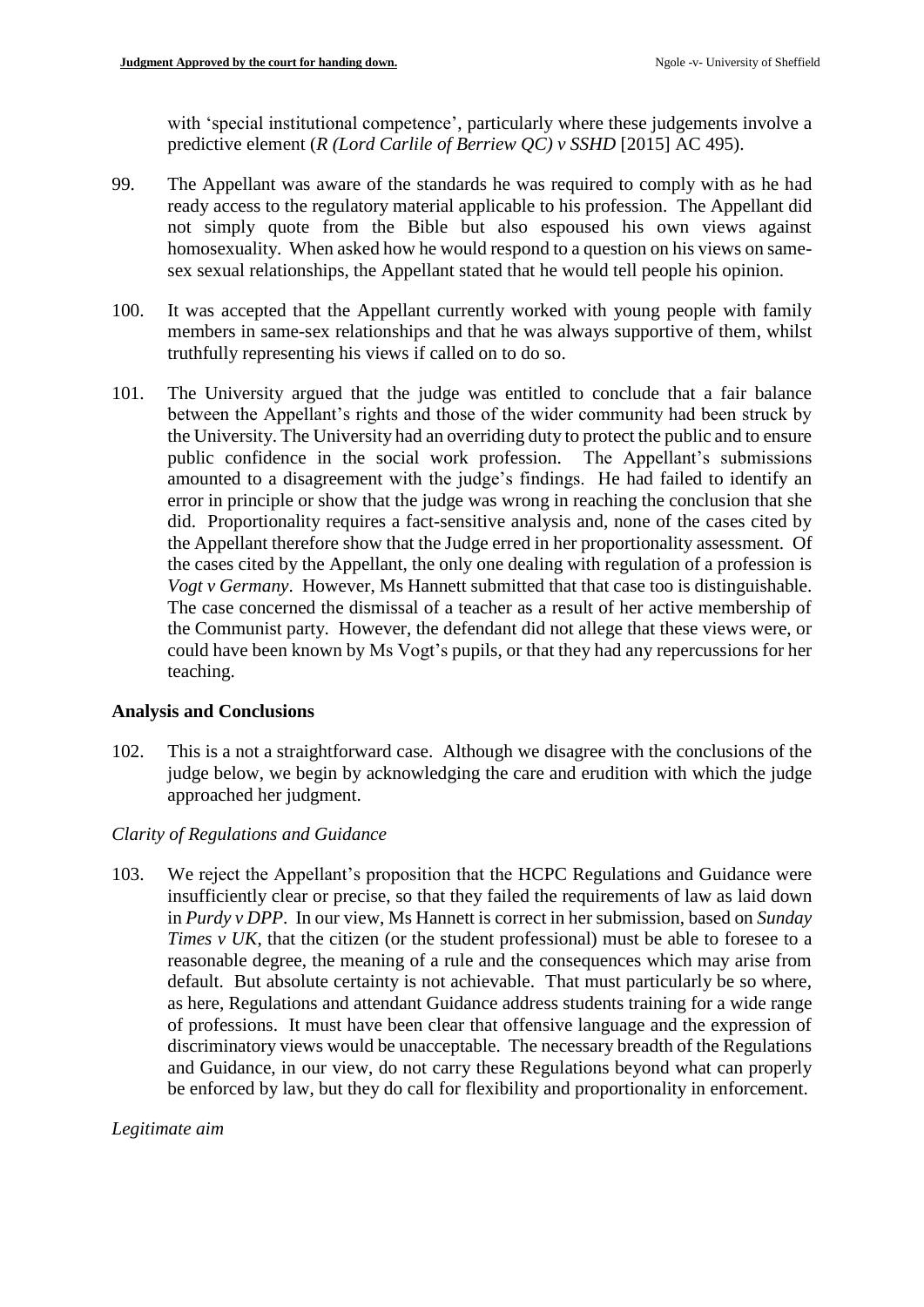- 104. Turning to the question of the legitimate aim of the professional regulations applicable here, we agree with the judge that the maintenance of confidence in the relevant profession falls within the legitimate aim of professional regulation, and must be supported in law. Indeed, every set of professional regulations is likely to encompass this aim, if in no other sense than to incorporate a duty not to bring the relevant profession into disrepute. However, a moment's consideration will lead to the conclusion that the maintenance of confidence will carry very different requirements in different professions, and in different factual contexts. Thus, public expression of firm, political views will be perfectly proper for a lawyer in private practice, but are quite improper for a judge.
- 105. It must equally be the case that the obligation to maintain confidence cannot extend to prohibiting any statement that could be thought controversial or even to have political or moral overtones. No social worker could be sanctioned for arguing in public that social work was under-funded. The expression of such views in offensive language, however, might well damage confidence. The prevention of the latter would fall within the legitimate aim of the system of professional regulation, prevention of the former would not. The existence of a broad legitimate aim is a mere threshold to the key decision in this case, as in almost all cases it must be. Such a legitimate aim must have limits. It cannot extend too far. In our view it cannot extend to preclude legitimate expression of views simply because many might disagree with those views: that would indeed legitimise what in the United States has been described as a "heckler's veto".
- 106. On the other hand, the legitimate aim of such regulation must extend so far as to seek to ensure that reasonable service users, of all kinds, perceive they will be treated with dignity and without discrimination. Social work service users cannot usually choose their social worker. The use of aggressive or offensive language in condemnation of homosexuality, or homosexual acts, would certainly be capable of undermining confidence and bringing the profession of social work into disrepute. As the Guidance makes clear, the Appellant had an obligation not to allow his views about a person's lifestyle to prejudice his interactions with service users by creating the impression that he would discriminate against them.

### *Proportionality*

- 107. We turn to the major question of proportionality, with the four stages of consideration applied by Lord Sumption and Lord Reed in *Bank Mellat* in mind. The first stage is hardly distinguishable from the question of the legitimate aim of regulation, at least in this case. The objective of regulation was proportionate. The extent of interference must be proportionate. We accept that consideration of interference with the Article 10 right of the Appellant is rationally connected to the objective. The real questions are the degree of intrusion into the Article 10 right, and whether a less intrusive alternative to removal from the course and a bar from professional life would have sufficed.
- 108. The judge, in considering the proportionality question, accepted from the University the proposition that it was not the statements of the Appellant which were the heart of the matter. As we have indicated, the judge noted that the postings alone would not have provided a proportionate basis for removal from the course. It was said to be the reaction of the Appellant when taxed about the postings, and his perceived lack of insight into the problems, which was the real cause for concern.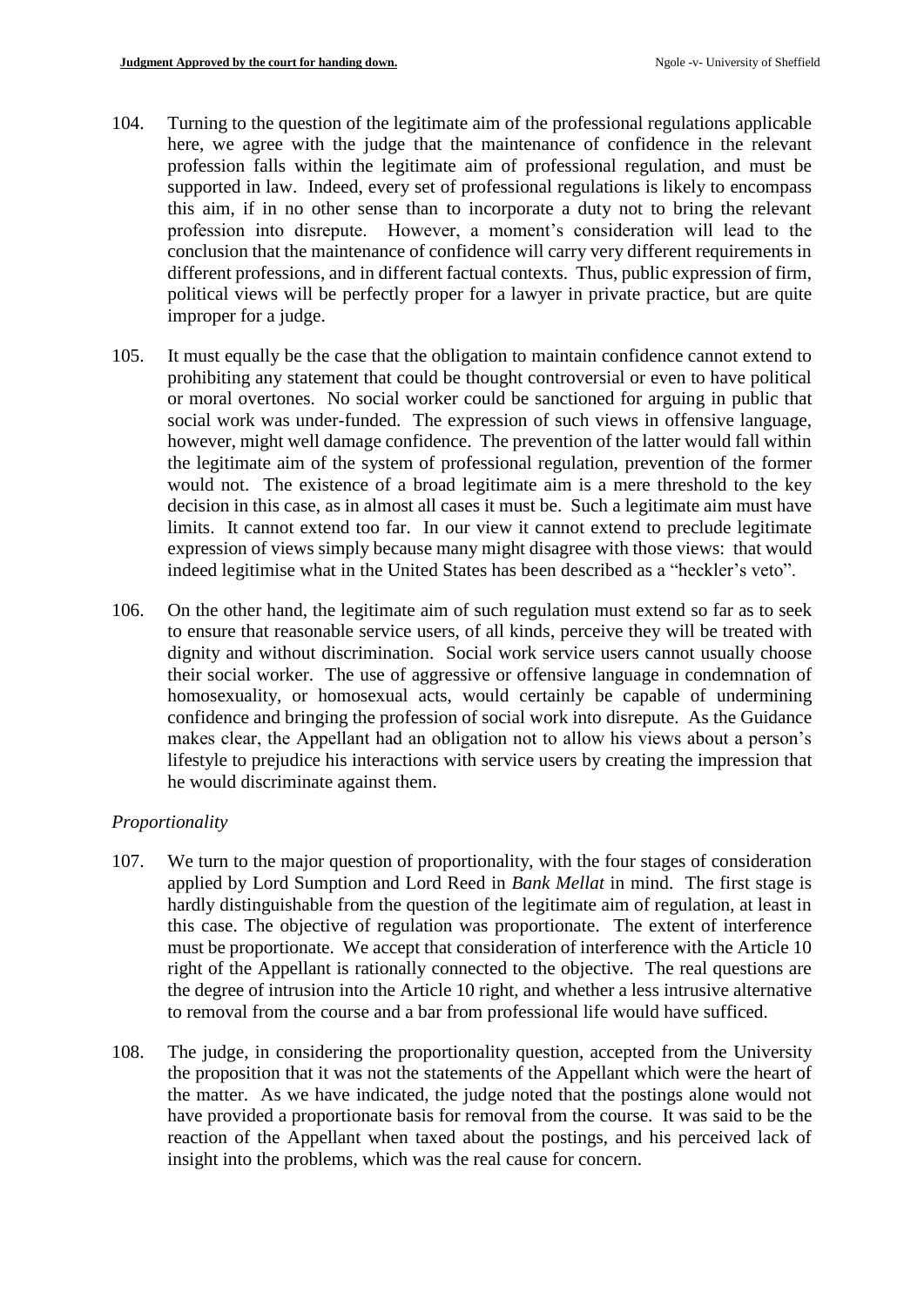#### *Lack of 'insight' and entrenched positions*

- 109. At the heart of the University's decision to remove the Appellant from his course was the finding that the Appellant lacked "insight" and had become "entrenched". The FTP Committee found at an early stage that the Appellant had shown insufficient "insight" into the effect publicly posting his views would have on his ability to carry out a role as a Social Worker (and had failed to demonstrate that he would refrain from similar postings in the future). The Appeals Committee found that the Appellant had failed to offer "any insight or reflection" on how his public postings may negatively affect the public's view of the social work profession (see above).
- 110. In our view, the University's failure to appreciate two matters mean that it can be described as itself lacking insight. The University failed to appreciate that the Appellant's apparent intransigence was an understandable reaction to what he was being told by those in charge of the disciplinary process, namely that he could never express his religious views on topics such as sexual morals in any public forum, *i.e.* that there was a blanket ban. The University failed to appreciate that it had taken a stance which did not accord with the HCPC guidance or common sense. The HCPC guidance - which the Appeal Committee itself referred to as "vague and not particularly helpful" - did not prohibit the use of social media. It made it clear that the use of social media to share personal views and opinions was permitted but simply said that the University might have to take action "if the comments posted were offensive, for example if they were racist or sexually explicit" (see above).
- 111. Crucially, at no stage did those in charge of the disciplinary process make the University make it clear that it was the *manner and language* in which the Appellant had expressed his views which was the problem or discuss or offer him guidance as to how he might more appropriately and moderately express his views on homosexuality in a public forum and in a way in which it would be clear that he would never discriminate on such grounds or allow his views to interfere with his work as a professional social worker.
- 112. In our view, the University quickly became entrenched: the University never shifted from its initial view that the Appellant lacked "insight" or asked itself why the Appellant had reacted in the intransigent way he did. If it had reflected, the University would or should have realised that fault lay with it for the unfortunate course which the disciplinary proceedings took (as explained further below).

#### *Initial interview*

113. The problem can be traced back to the earliest stages of the disciplinary process. At the initial interview on 11 November 2015, the Appellant was told by Mr Bosworth that his NBC posts were "incongruous" with the values of the Social Work profession and "you are in breach" of the HCPC social media guidance and code (see above). Unfortunately, there appears to have been no discussion or no guidance given to the Appellant during the interview about how he might more appropriately express his religious views in a public forum. Mr Bosworth subsequently said that the Appellant's position "became entrenched very quickly" and he felt unable simply to issue a warning.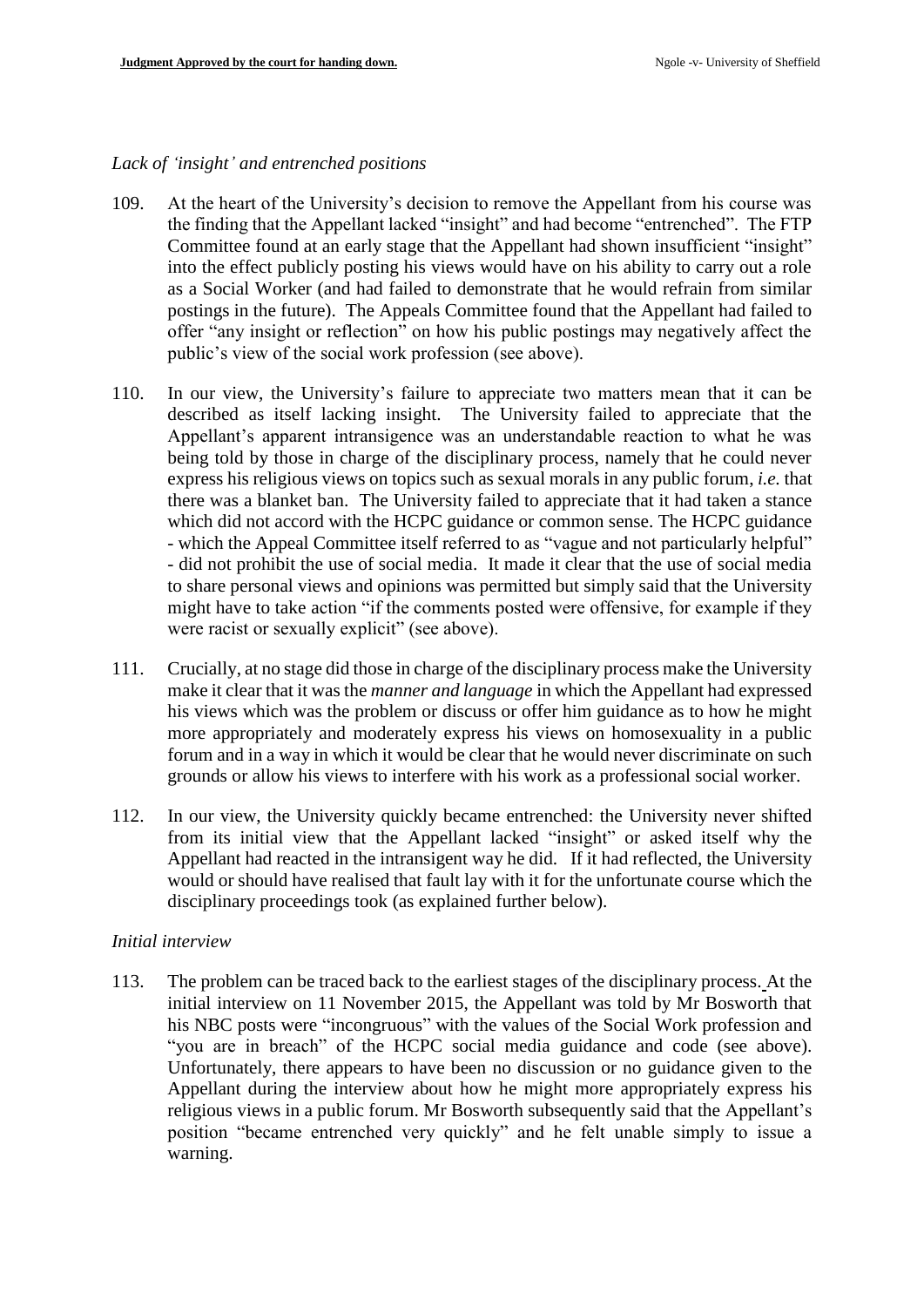- 114. The Appellant's reaction to the referral following the initial interview is telling: he declined to attend any further meetings since he thought his religious freedom was on trial (see his letter of 15 December 2016). It will be apparent, therefore, that positions had become polarised even at this early stage and the proceedings unfortunately never got back on track.
- 115. The situation was not helped by the terse and arguably inaccurate terms in which the complaint against the Appellant was initially recorded, namely him posting "views of a *discriminatory* nature" in breach of the HCPC Code and regulations (see the "Departmental Form for Recording Fitness to Practise Case"). The mere expression of religious views about sin does not necessarily connote discrimination.

# *FTP Committee hearing*

- 116. It appears that the Departmental Form provided the starting point and *leitmotiv* for the hearing before the FTP Committee hearing took place on 26 February 2017. Pastor Omooba recalls Professor Marsh kept the Departmental Form in front of her during the hearing and repeatedly cited the words from it referring to the Appellant's social media postings indicating views of a "discriminatory nature" in breach of the HCPC Code and regulations (paragraph 11 of his witness statement). In her own witness statement, Professor Marsh refers to the Appellant's posts as giving rise to the perception of "views… of a discriminatory nature". She explains the gravamen of the FTP Committee's concern as to the "the level of insight and reflection" shown by the Appellant and repeats the refrain that the Appellant had from a very early stage in the process "adopted an extremely entrenched position" (paragraphs 40 and 41 of her witness statement). Again, there appears to have been no discussion or no guidance given to the Appellant during the hearing by the panel about how he might more appropriately express his religious views in a public forum.
- 117. The stance which the FTP Committee appears to have adopted during the hearing in fact amounted to a *blanket* prohibition against the Appellant voicing his religious views on sexual ethics and homosexuality *at all* in a public forum. This is what the Appellant understood he was being told. His reaction was equally uncompromising: he complained in his appeal from the FTP Committee decision that "I have a religious right to express my views on sexual ethics and it is wrong to threaten me to surrender my beliefs" (paragraph 11 of his appeal filed on 23 February 2017). Positions during the FTP Committee hearing remained polarised throughout.

# *Appeals Committee hearing*

- 118. The same pattern features in the Appeals Committee hearing on 28 March 2017. Mr Bosworth repeated to the Appeals Committee what he had said to the FTP Committee below, namely that (i) the Appellant's position "very quickly became entrenched", (ii) the Appellant's actions "were contrary to the HCPC's code of practice", (iii) the Appellant was "not addressing professional behaviour concerns" and so, although he wanted to issue a warning and allow a period of reflection, he felt he had no choice but to refer the matter. Professor Marsh explains that the Appellant's lack of "insight and reflection" was a major feature of the Appeals Committee's decision-making.
- 119. Again, the stance which the Appeals Committee appears to have adopted during the hearing appears to have been a *blanket* prohibition against the Appellant voicing his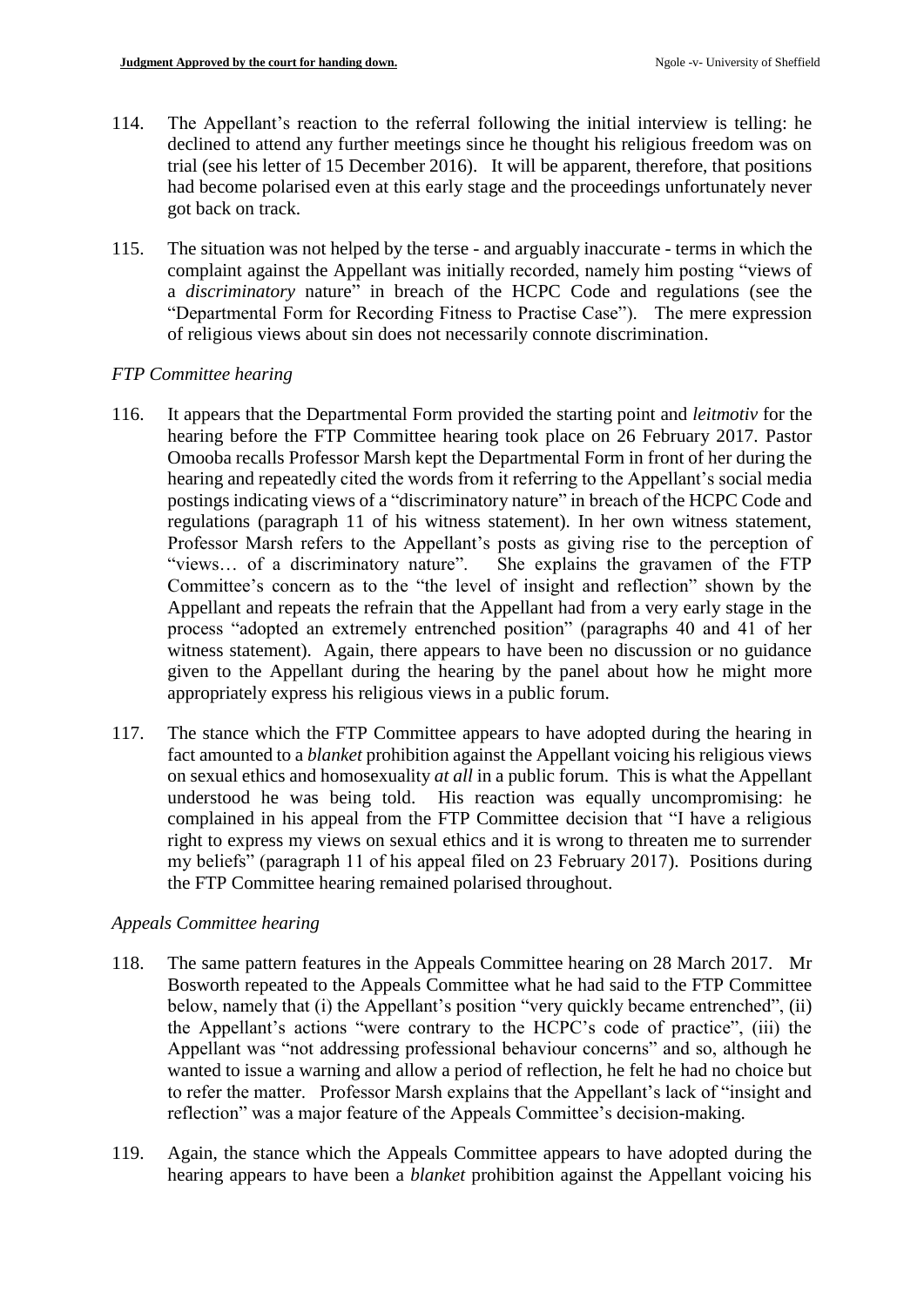religious views on sexual ethics and homosexuality *at all* in a public forum. Pastor Omooba had described the University's position in his witness statement: "… the University was insisting that Felix cannot express his Christian beliefs on homosexuality in any form except a private setting" (see above).

- 120. The panel appears not to have offered any guidance or advice to the Appellant about how he might more appropriately express his religious views in a public forum. This was, however, in stark contrast to Pastor Omooba who on a couple of occasions during the hearing had the good sense to raise and emphasise the importance of "caution and diplomacy" in the context of posting views on the web. The Appellant's reaction was striking and telling: he is recorded as agreeing with Pastor Omooba and saying that he felt "this was not offered to him" and that he believed "he was told not to post on Facebook [and] this he feels is wrong". The Secretary to the Appeals Committee, Stephanie Betts (who was also the note-taker) then records herself as commenting (correctly) "…it is wrong to be told not to post on Facebook".
- 121. At one stage, Mr Bosworth is recorded as commenting that service users who may be vulnerable read posts "without context" and saying to the Appellant it was "important to pay attention to what you post". The Appellant's reaction was striking: he said he "felt he had been put in a position where he needed to choose between his religious beliefs and programmes". It is clear that positions during the Appeals Committee hearing remained polarised throughout. It is unfortunate that at no stage did the University grasp the olive branch proffered by Pastor Omooba.
- 122. We disagree with the OIA's finding that the University adequately explained its concerns to the Appellant during the disciplinary proceedings. The University expressed general concerns about the Appellant's condemnation of homosexuality on a public forum from which people, including social work service users, could identify him. However, as is apparent from the above extracts from the notes of the interview, the precise basis upon which the University's concerns were being put to the Appellant was never made clear. In particular, it was not clear whether the concern about his posting his "incongruous" views on social media was (a) the perception which this could lead to, or (b) the possibility that he might in fact discriminate.

### *The University's clarification*

- 123. Ms Hannett represented the University with real ability and great clarity. In the course of her exchanges with the Court during argument before us, the University's position was tested fully. In an important exchange, Ms Hannett helpfully clarified the University's position as regards what we consider to be a fundamental point: she made it clear that any expression of disapproval of same-sex relations – however mildly expressed – which could be traced back to the person making it, would be a breach of the professional guidelines for social workers as far as the University was concerned. This point does not appear to have been articulated in these precise terms before the judge below, and there appears to us to be considerable tension with what had previously been expressed to be the University's concern.
- 124. Ms Hannett's clarification is helpful because it confirms what is apparent from the records of the disciplinary proceedings: namely, that the University told the Claimant that whilst he was entitled to hold his views about homosexuality being a sin, he was never entitled to express such views on social media or in any public forum.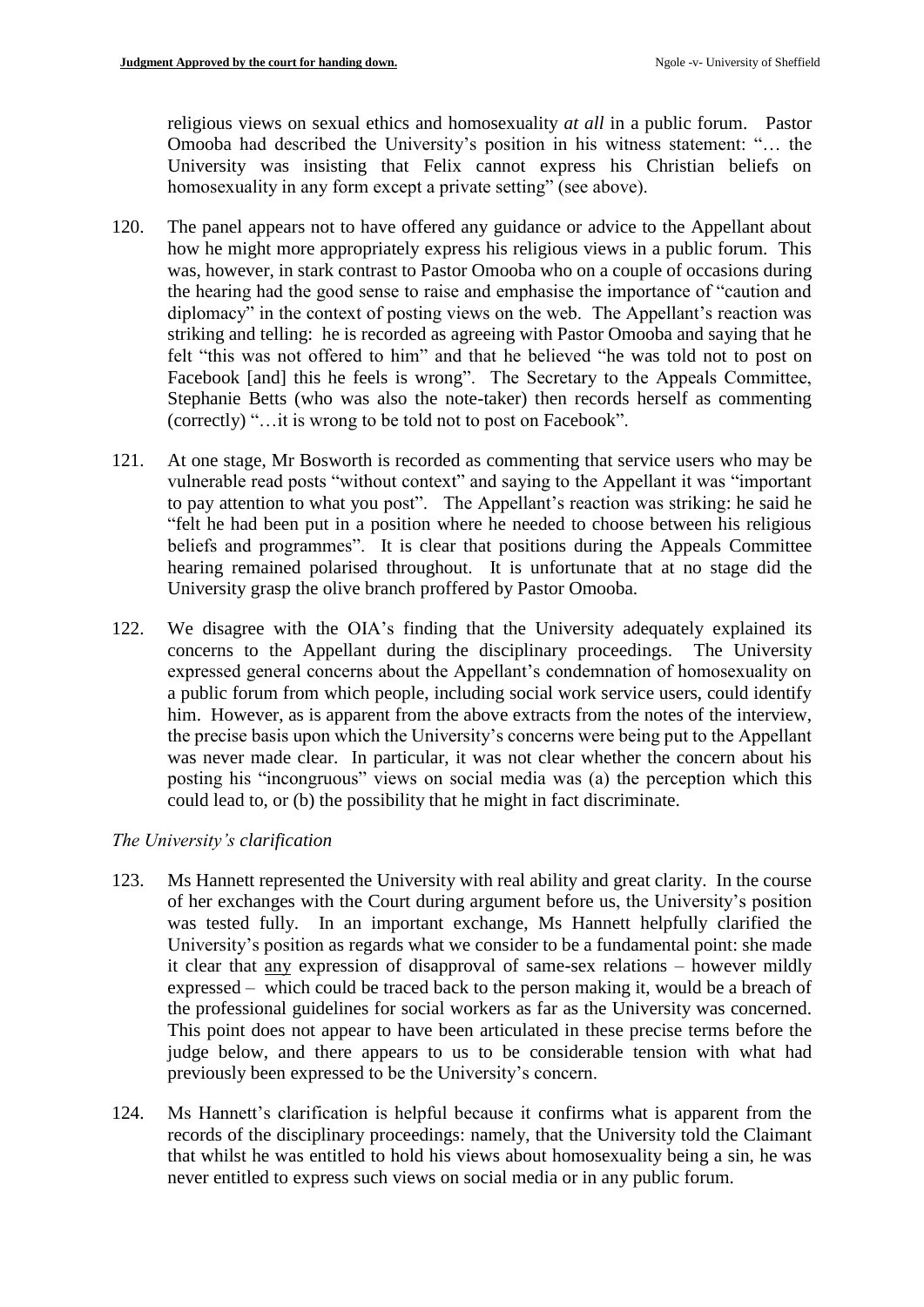- 125. As the argument developed before us, it became clear how wide Ms Hannett's submission must be taken. Aside from expressing views on-line or in social media, or such old-fashioned modes of expression such as writing in a local newspaper or speaking or preaching on a street corner: even expressing these views in a church, at least in a community small enough for these views to be known and associated with the speaker, would, it is said, be sufficient to cross the line.
- 126. The breadth of the proposition became clear in another way, conveniently referenced from the ambit of the HCPC regulations in question here. If social workers and social work students must not express such views, then what of art therapists, occupational therapists, paramedics, psychologists, radiographers, speech and language therapists: all professions whose students and practitioners work under the rubric of the same general regulations? What of teachers and student teachers, not covered by the HCPC regulations, but by a similar regulatory regime? For present purposes it is not easy to see a rational distinction between these groups. All are usually engaged with service users who often have no opportunity to select the individual professional concerned. Very many of these professions deal on a day-to-day basis with personal problems of a particular nature, where the social, family and sexual relationships of the client or service user are relevant, sometimes central.
- 127. In our view the implication of the University's submission is that such religious views as these, held by Christians in professional occupations, who hold to the literal truth of the Bible, can never be expressed in circumstances where they might be traced back to the professional concerned. In practice, this would seem to mean expressed other than in the privacy of the home. And if that proposition holds true for Christians with traditional beliefs about the literal truth of the Bible, it must arise also in respect of many Muslims, Hindus, Buddhists and members of other faiths with similar teachings. In practice, if such were a proper interpretation of professional regulation supported by law, no such believing Christian would be secure in such a profession, unless they resolved never to express their views on this issue other than in private. Even then, what if a private expression of views was overheard and reported? The postings in question here were found following a positive internet search by the anonymous complainant. What if such statements had been revealed by a person who had attended a church service or Bible class?
- 128. It will immediately be clear that an absolute prohibition of the expression of such religious views is some way distant from the rather elevated debate about the use of religious language - and the Appellant's obligations to grasp and act on the potential misunderstanding of religious language and how and when to deploy it - which held the stage below. The more nuanced way in which the University's case was put below is likely to have coloured the Judge's findings and conclusions. However, the blanket prohibition espoused by the University from the outset of the disciplinary hearings is clear from a detailed and careful analysis of the records of the hearings such as we have carried out above.
- 129. In our view, such a blanket ban on the freedom of expression of those who may be called "traditional believers" cannot be proportionate. In any event, the HCPC guidance does not go so far. The specific guidance prohibits "comments … [which] were offensive, for example if they were racist or sexually explicit": see paragraph 27 above. No doubt if the Appellant's comments were abusive, used inflammatory language of his own, or were condemnatory of any individual, they would fall to be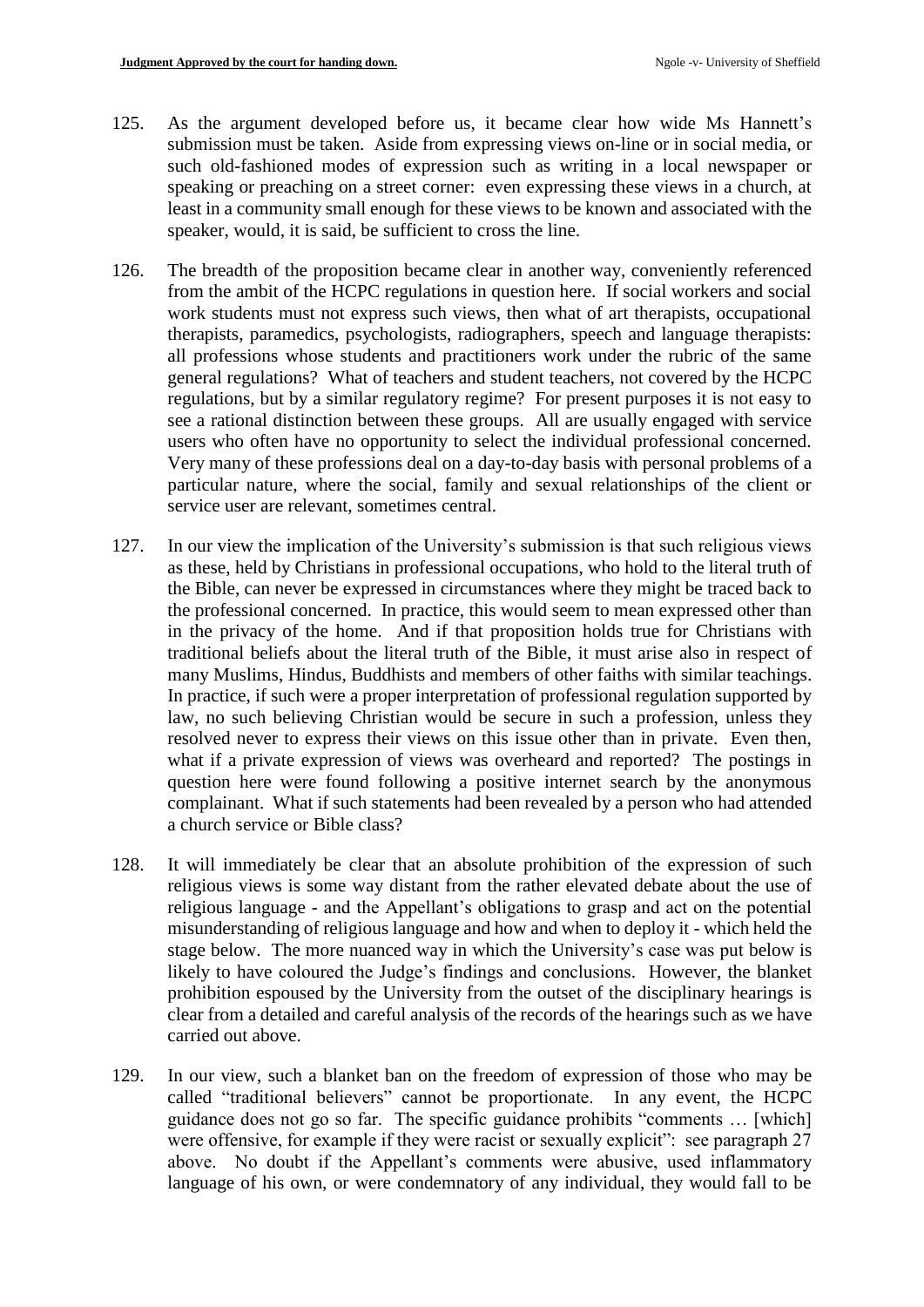regarded in the same way as would racist views, or inappropriate sexually explicit language. But in our judgment, there is no equation here demonstrated between what is rightly condemned by the guidance, and the fundamental position now advanced on behalf of the University. What is here formulated represents a much greater incursion into the Article 10 rights of the Appellant, and by obvious implication, those of many others, than has hitherto been clear. In our judgment this is not the law.

130. The previous cases on a restriction of employee's or professional's freedom of speech have turned on the need to prevent actual discrimination. As Ms Hannett readily conceded, what is sought here is an extension of interference, based on a perceived risk of discrimination, and in a case where it is accepted the Appellant will not in fact act in a discriminatory way. In our view, this is analogous to the position in *Vogt v Germany* and *Wille v Liechtenstein*. Whether one characterises this as being outside the legitimate aim of protecting the reputation of the profession, or as a disproportionate exercise in pursuit of a legitimate aim, may be of limited importance.

### *Proportionality of sanction imposed*

- 131. We turn finally to consider the proportionality of the sanction imposed by the University, on the assumed basis that it was, in truth, the reaction of the Appellant which determined the outcome of the Panel and Appeal proceedings. Here too, with great respect to the judge, we differ from her conclusions.
- 132. We entirely accept the need to exercise caution before interfering with the findings and conclusions of a judge at first instance. However, the great majority if not all of the material before us was in the same (written) form as before the judge, and the relevant questions concern the application of law to facts recorded in writing.
- 133. We also accept the importance of the special knowledge and expertise of professionals, here social workers and senior academics, in making judgements on professional and disciplinary matters. The judge expressed that consideration very well below, and we do not disagree with any part of her observations, in principle. However, it is worth pointing out that the principal issue here involves a question of law, not merely fact and professional expertise.
- 134. After considerable reflection, we cannot conclude that the approach of the University can be shown to be proportionate.
- 135. These were the Appellant's religious and moral views, based on the Bible. Where he used his own expressions of belief, rather than Biblical quotations, they mirrored Biblical text. Indeed, as we have observed, the strongest term used in respect of homosexual acts was in direct quotation from Leviticus. The Appellant had never been shown actually to have acted in a discriminatory fashion. He denied having done so and stated he would never do so. That was accepted by the University. It was not said that he would discriminate in the future. He stated, without contradiction, that he had dealt with those in homosexual relationships in the past, and done so properly. There was no evidence any actual or potential service user had read the postings. There was no evidence of any actual damage to the regulation of the profession. Although, the Panel, and then the Appeals Committee, concluded that the Appellant and Pastor Omooba were intransigent and defiant, we find it hard to see how the University made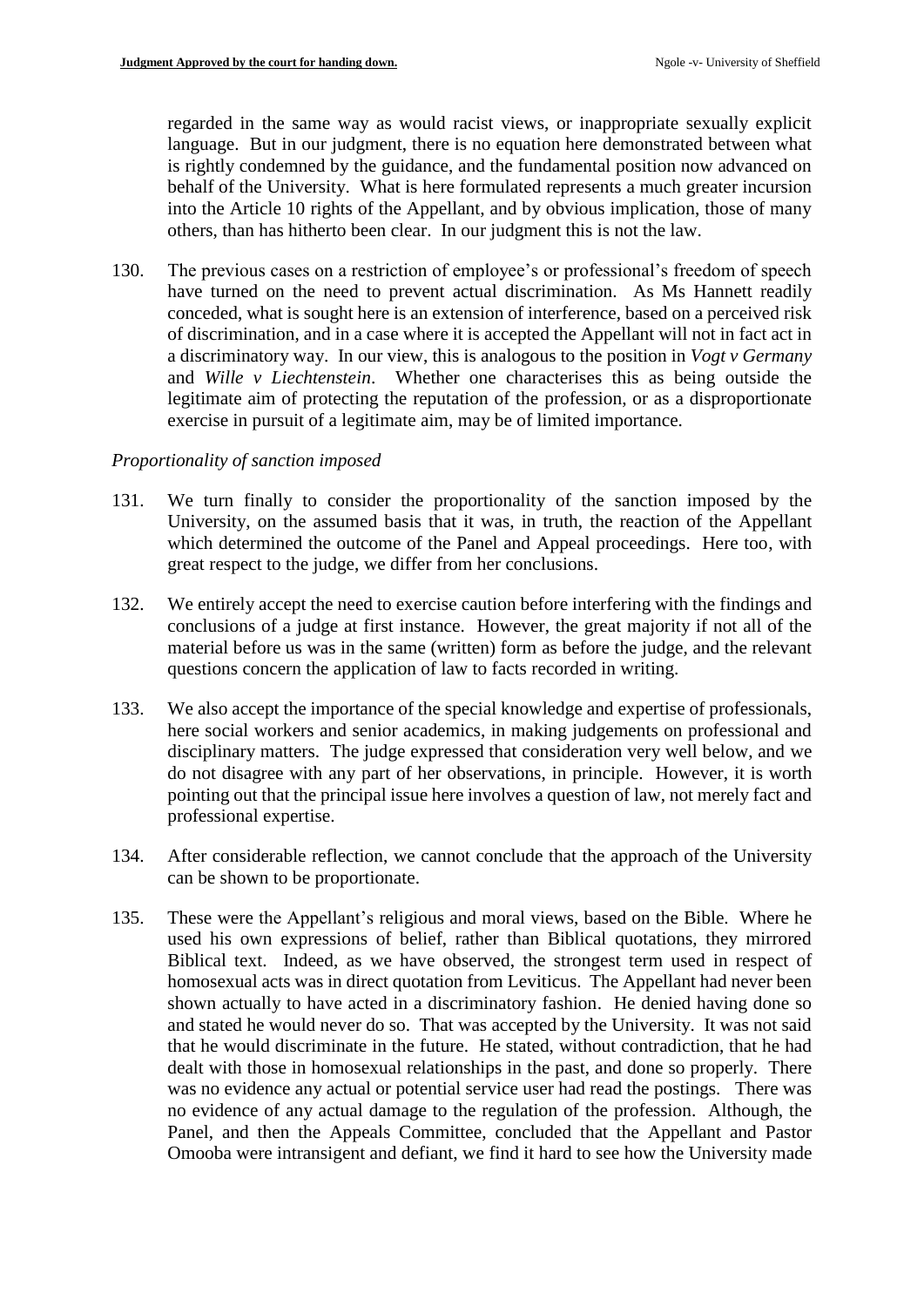sufficient efforts to engage them. We recognise of course the difficulty that any appeal court faces, that these events were not before us.

- 136. Moreover, it seems apparent to us that the position as to the condemnation of any expression of such views as those held by the Appellant must have been present in the minds of key players within the University at the time. That was clearly Pastor Omooba's understanding. Secondly, in our view, that underlying attitude may almost certainly have led to a too-rapid and disproportionate conclusion that removal from the course was necessary, rather than the institution of a calm, continuing process of guidance of the Appellant, spelling out what he could and could not properly say, and the circumstances in which he could say it. It should be borne in mind that the Guidance (SET 3.16) stipulates that the "process should focus on identifying, and helping to address concerns …".
- 137. The swift conclusion that the Appellant was 'unteachable', that it was for him to construe the Regulations and Guidance, for him to understand the impact of religious language on others unfamiliar with it, and that his failure to do so meant he must be removed immediately, do not seem to us to have been shown to be the least intrusive approach which could have been taken. It appears to us that this approach was disproportionate on the part of the University.
- 138. We recognise that a more prolonged exploration of a resolution here might well have proved unpopular with some. However, University authorities have an obligation, as do all regulators, to exercise care and restraint, and to take unpopular decisions, if such represent the just and proportionate result.

### *Bias*

- 139. Before the judge Mr Diamond sought permission to appeal on an additional ground, namely the apparent bias of the chair of the panel due to her support for LGBT causes. Permission was earlier refused on the ground of delay and because the ground was not arguable. The judge held that a fair-minded observer would not have concluded that there is a real possibility that Professor Marsh might have been biased.
- 140. Mr Diamond argued that a fair-minded and informed observer would consider that in a case of this nature there was a real risk of bias on the part of a Chair of the FTP Committee who was openly in a civil partnership, had shown a great deal of activism on LGBT issues, and failed to disclose any of these matters before judging whether the Appellant was 'fit to practise' in this case.
- 141. Ms Hannett submitted that the judge was correct in finding that no objection against Professor Marsh could be maintained on her sexual orientation alone, and that something more would be required. Professor Marsh was one of three judges on the panel and the decision was unanimous. In these circumstances, the Appellant would be required to show that she exerted an undue influence on the other panel members. There is no such evidence here and the FTP Panel's decision was upheld by the Appeals Committee.
- 142. Ms Hannett noted that the Appellant's arguments to support this ground essentially suggest that an LGBT judge, who had taken part in LGBT events, would be required to bring these matters to the attention of the parties in any case relating to sexual